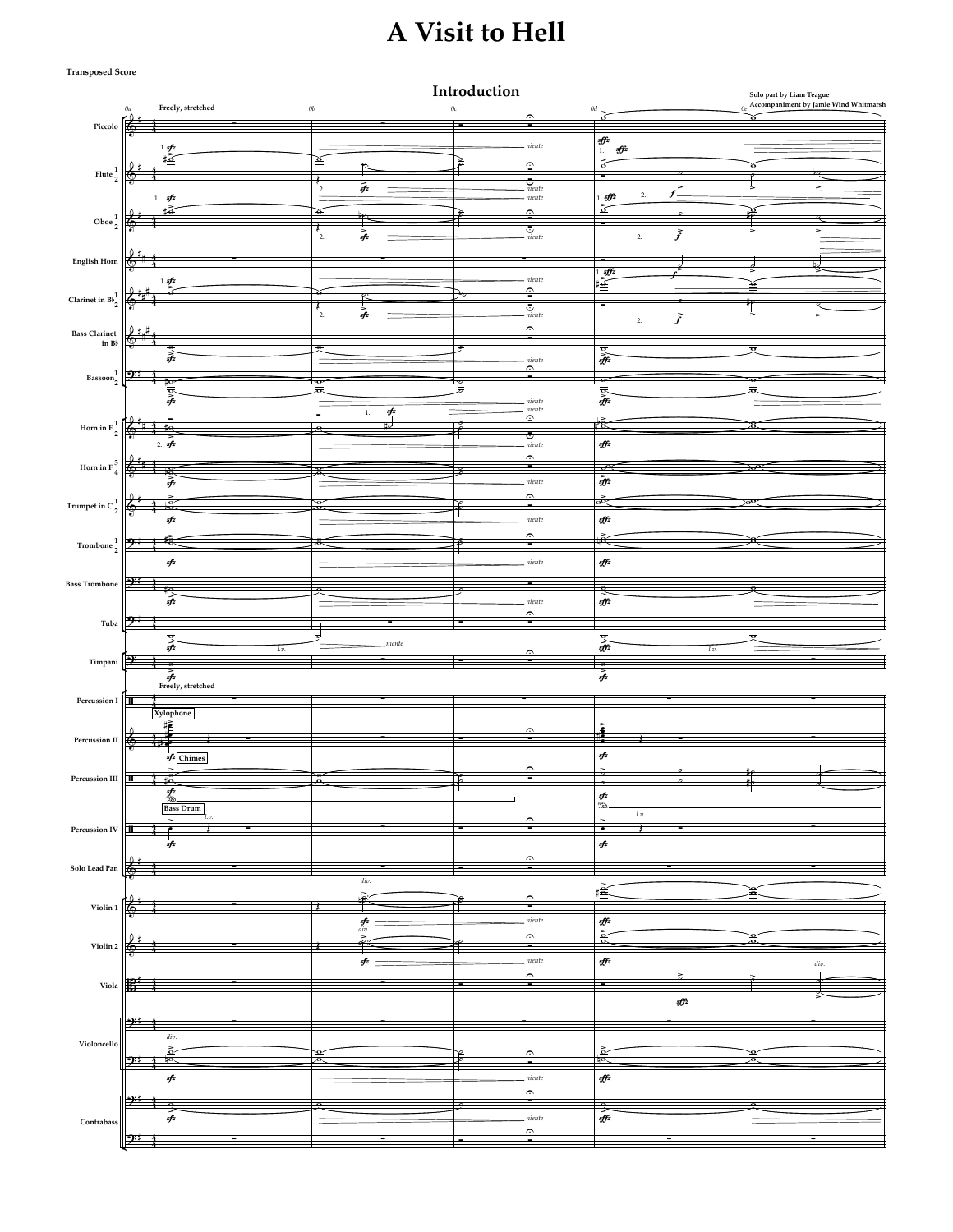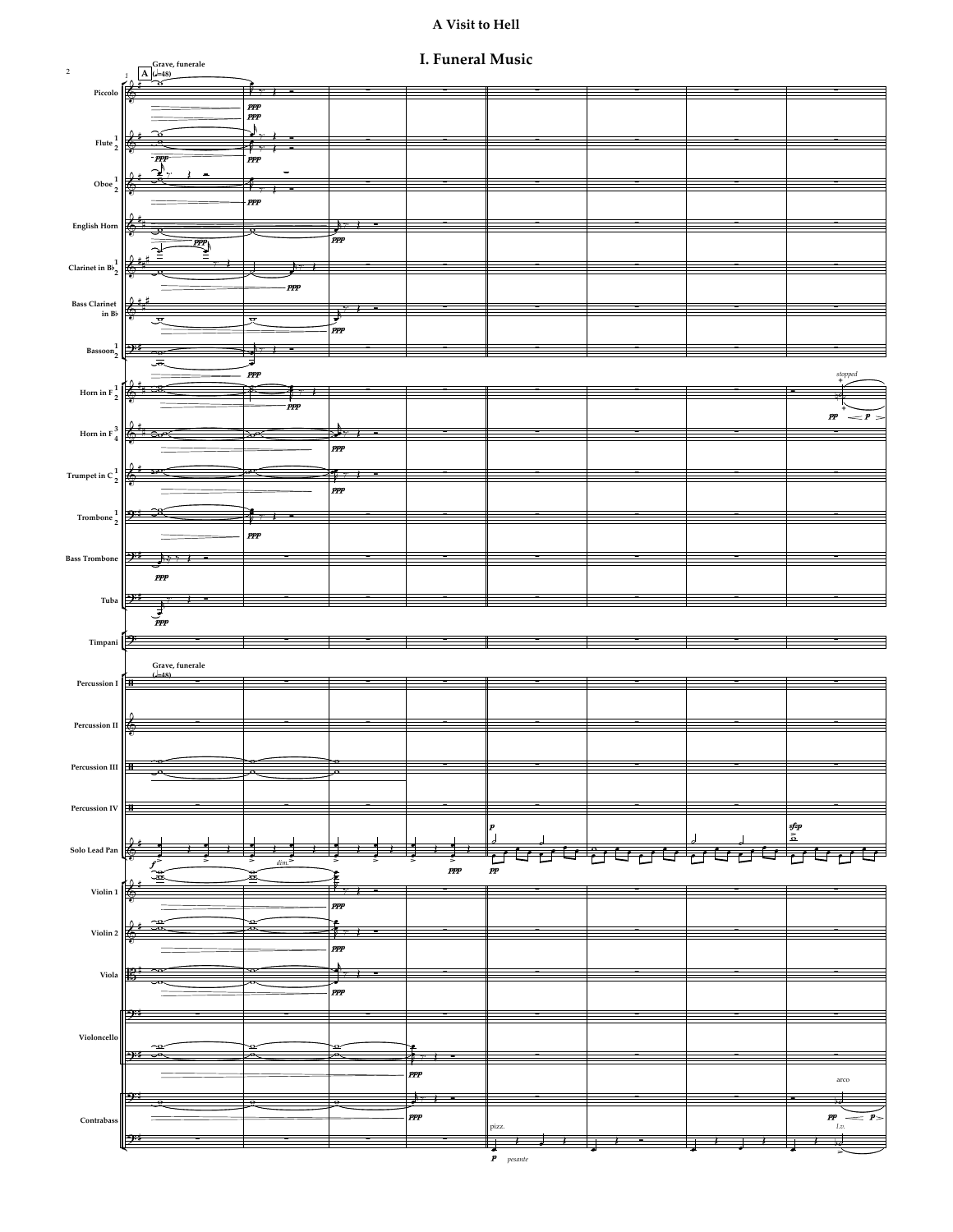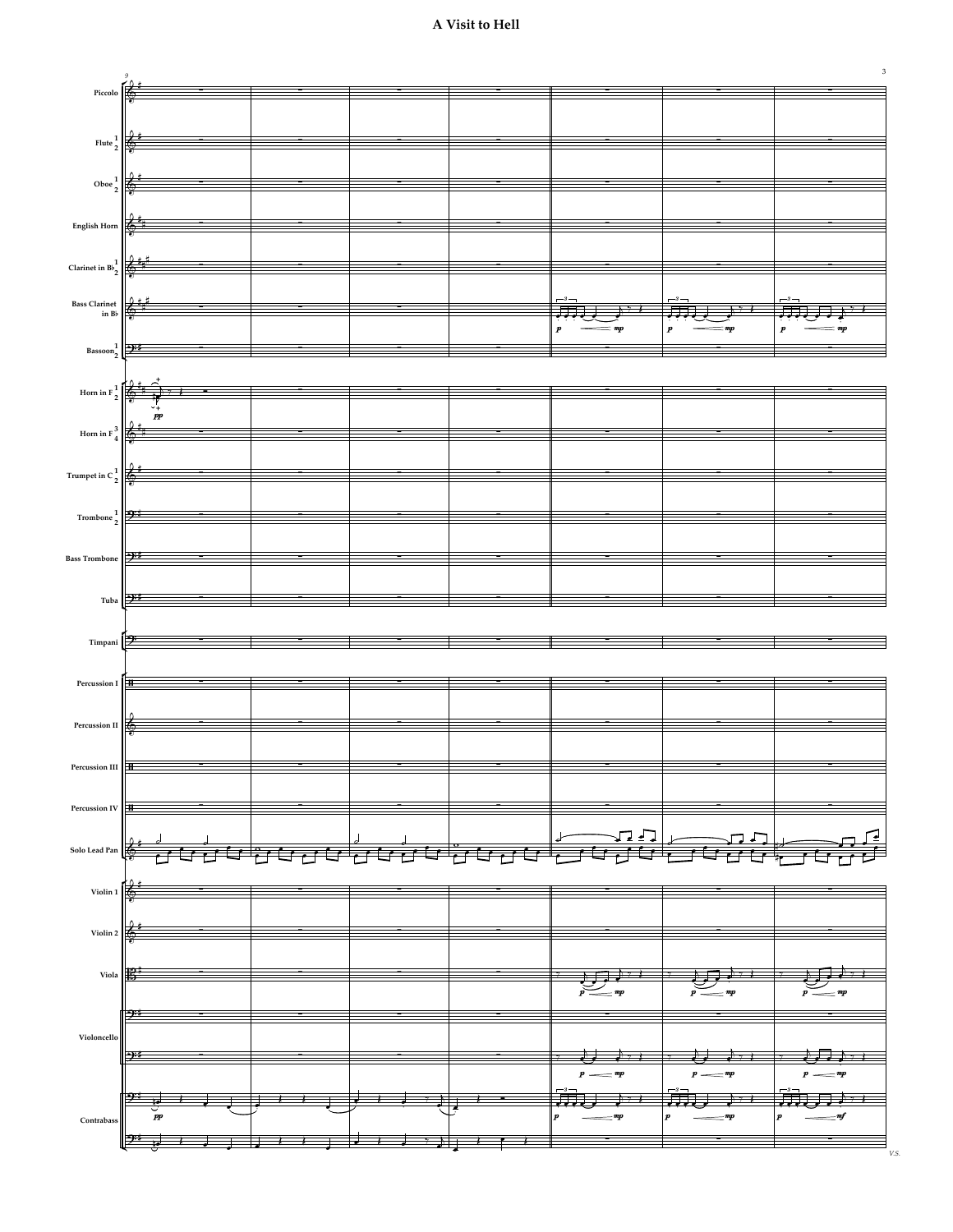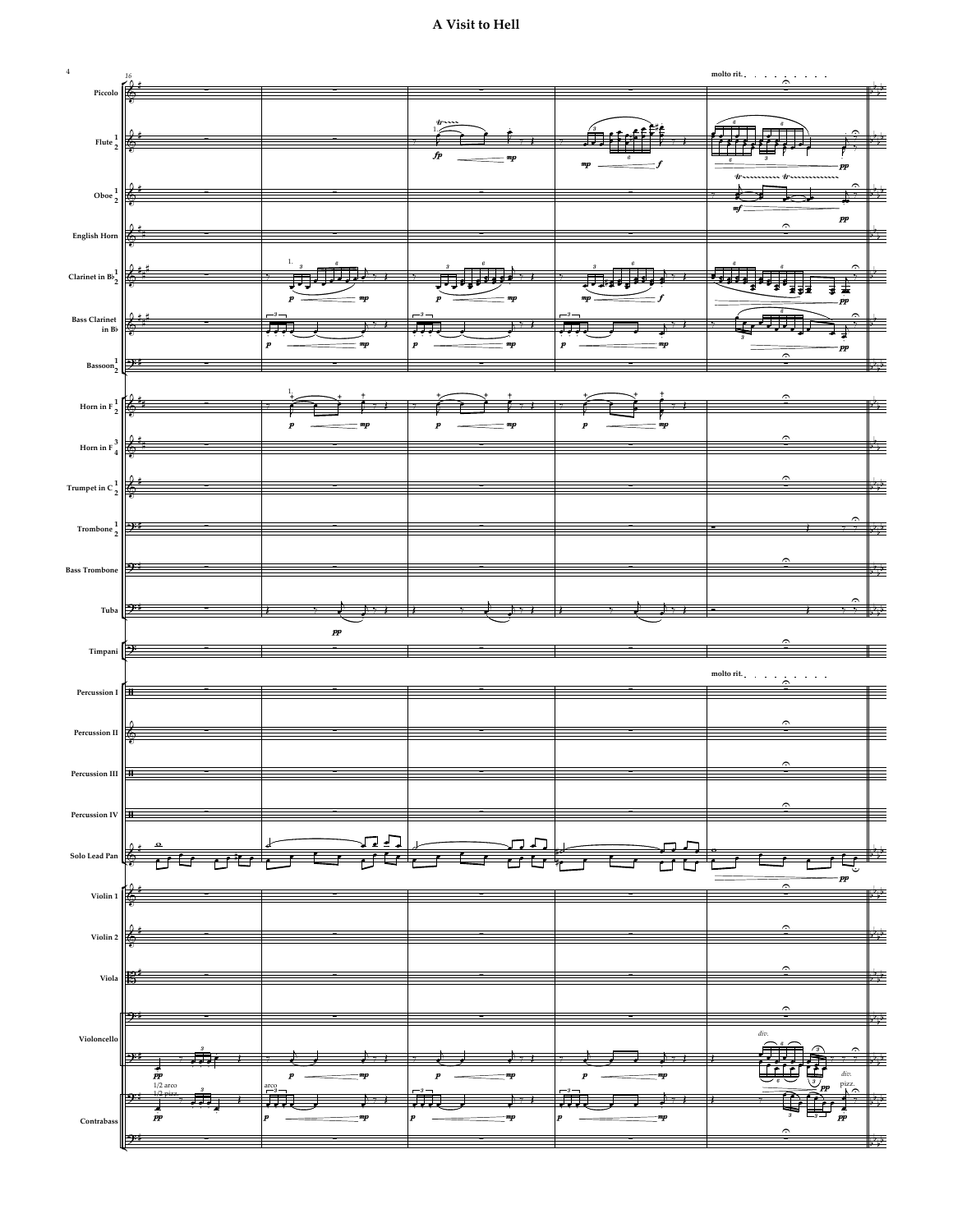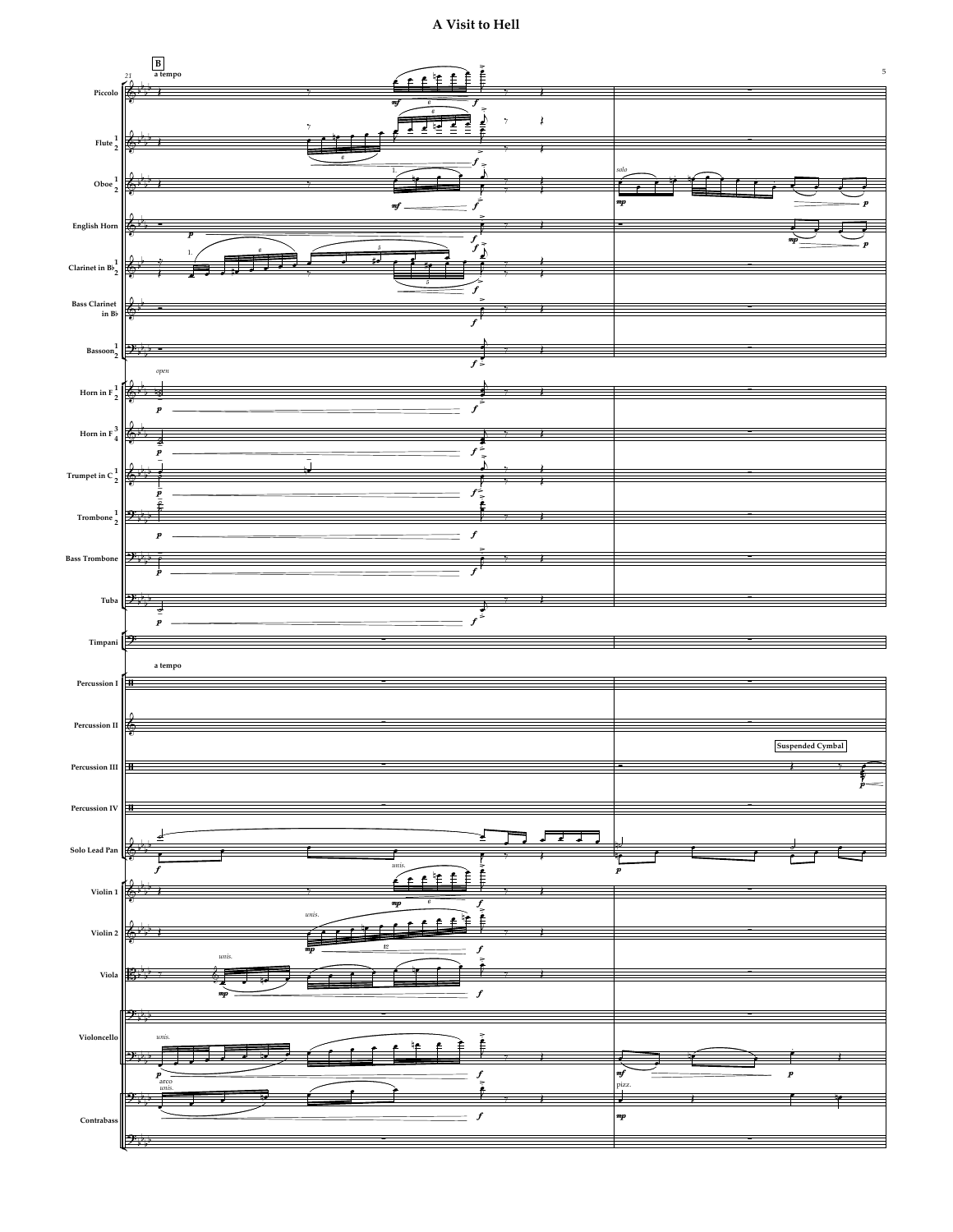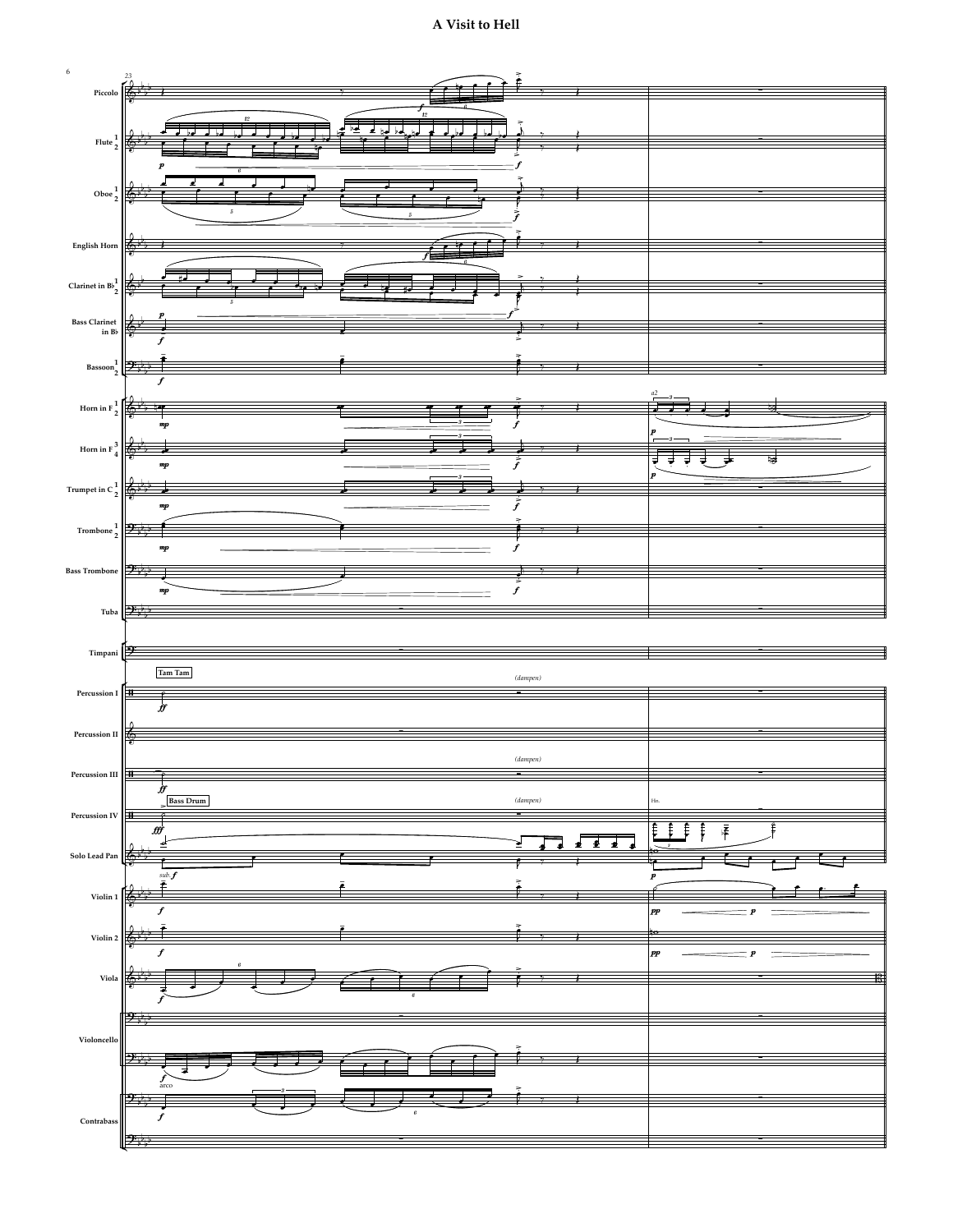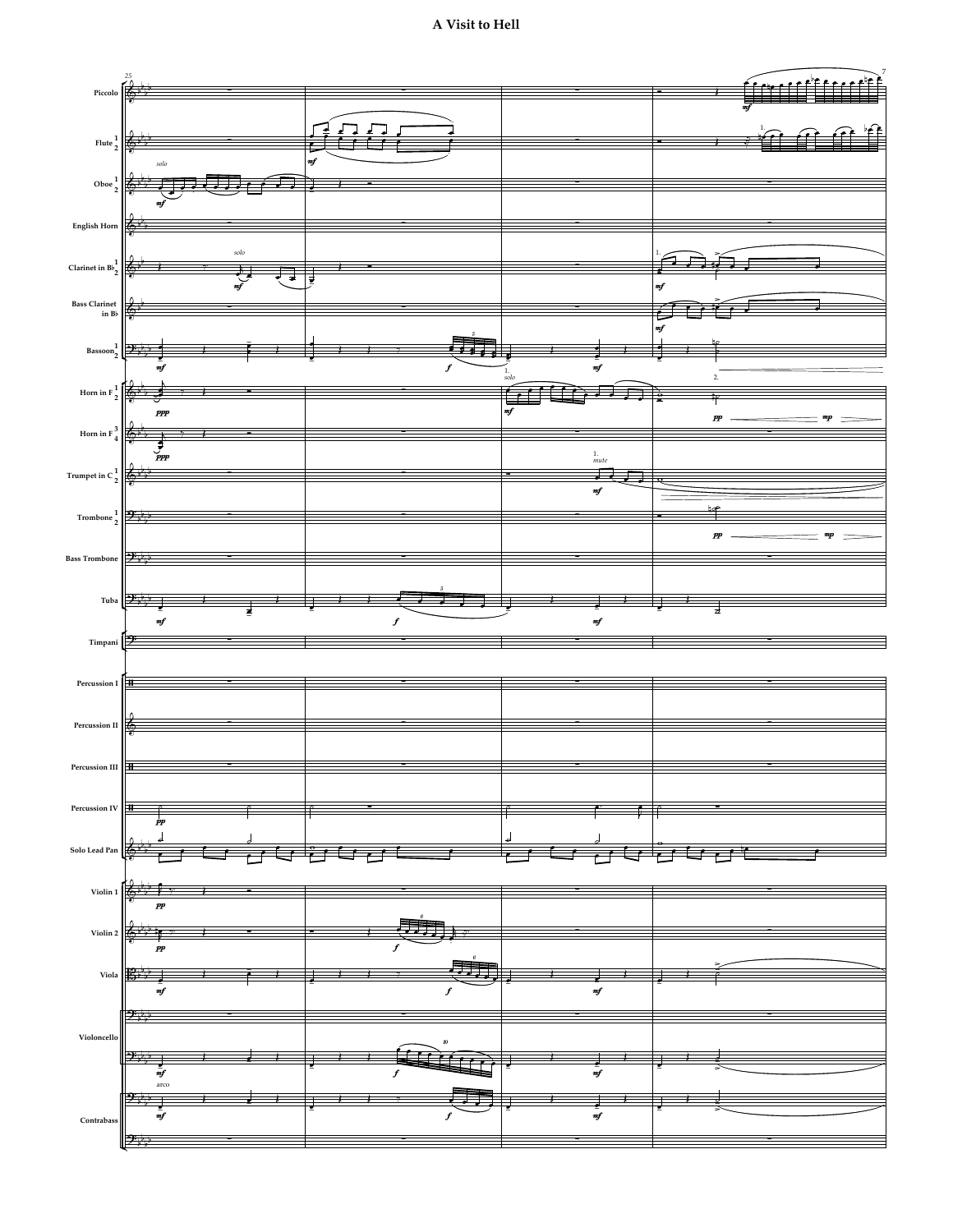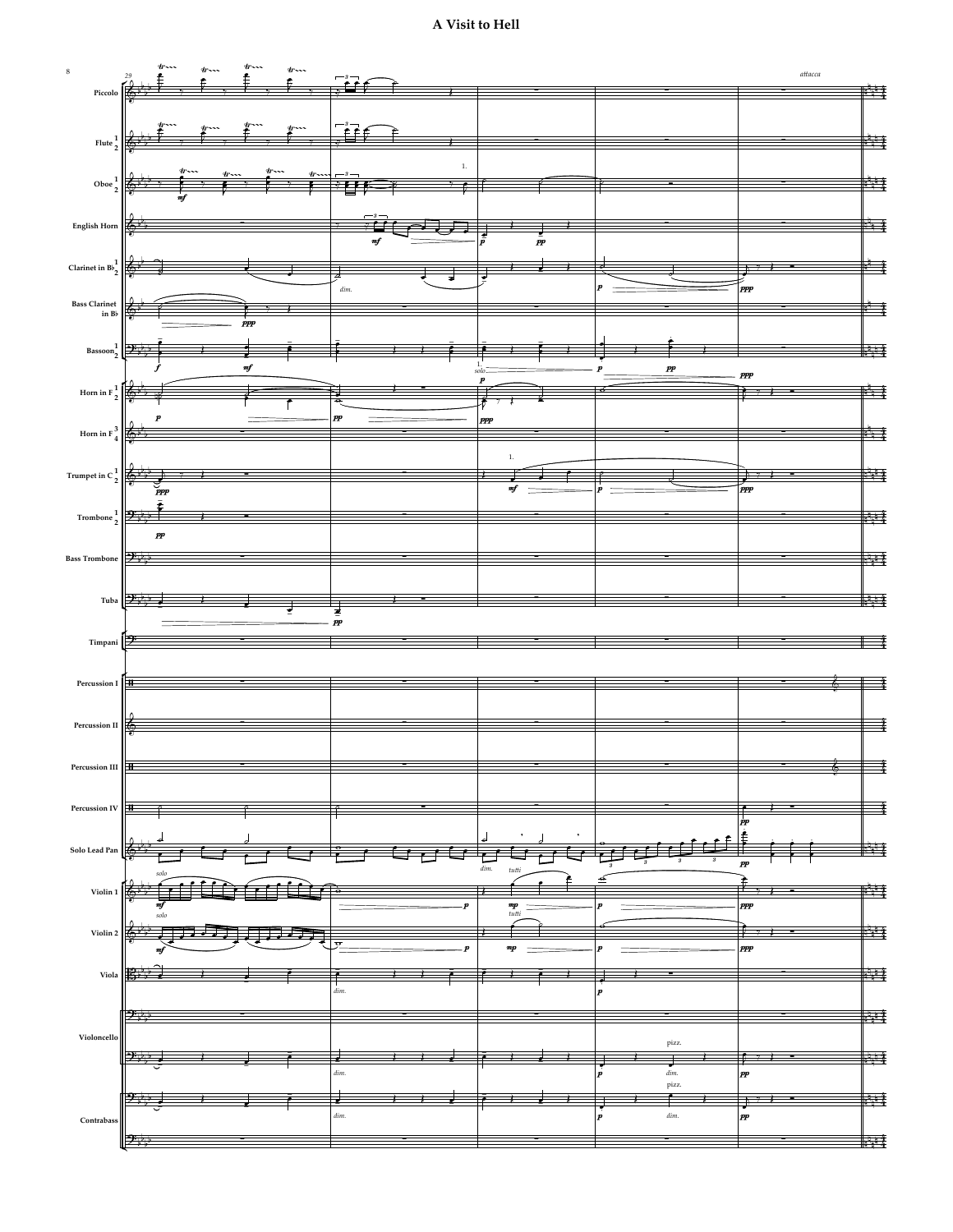# **II. The Gates of Hell A Visit to Hell**

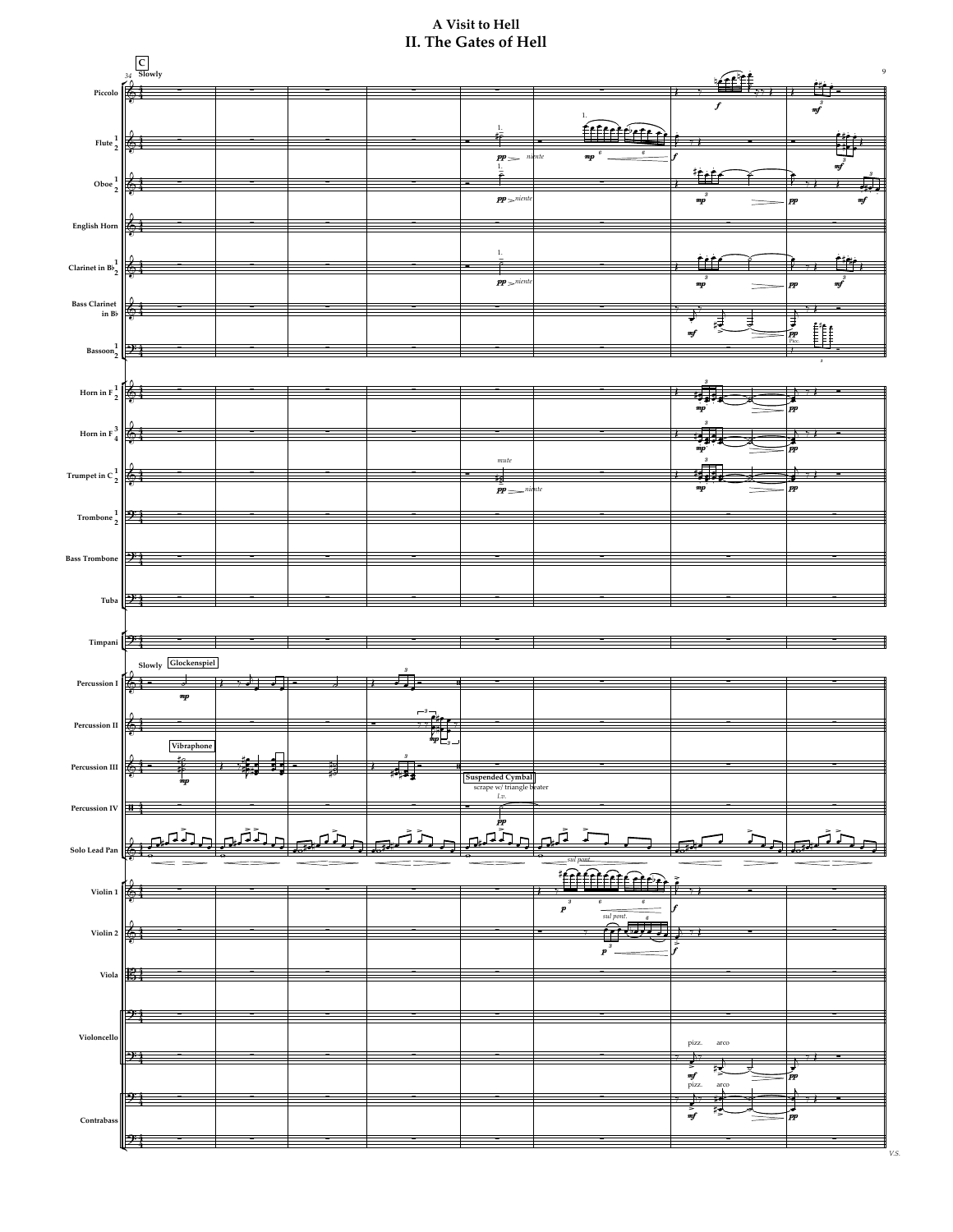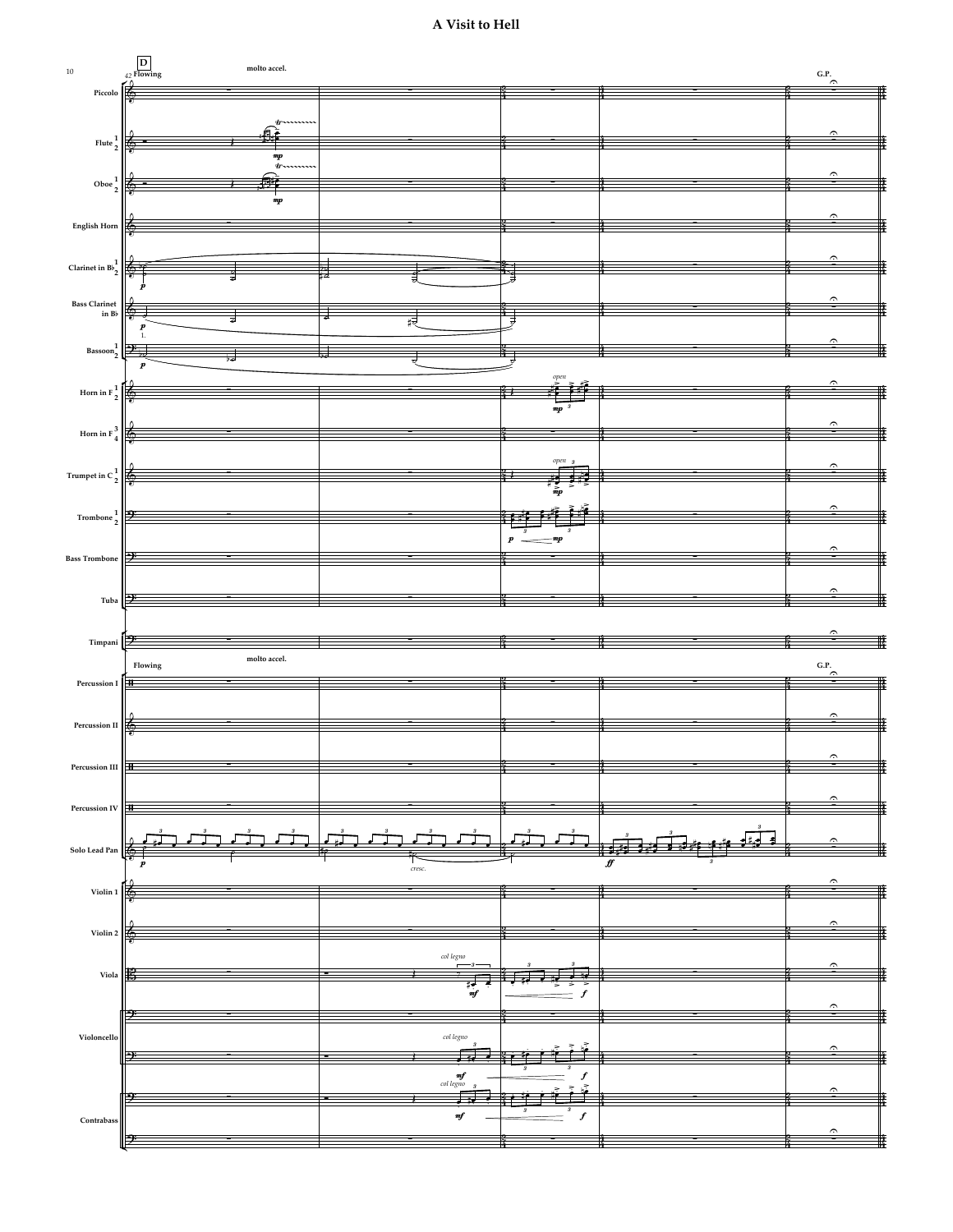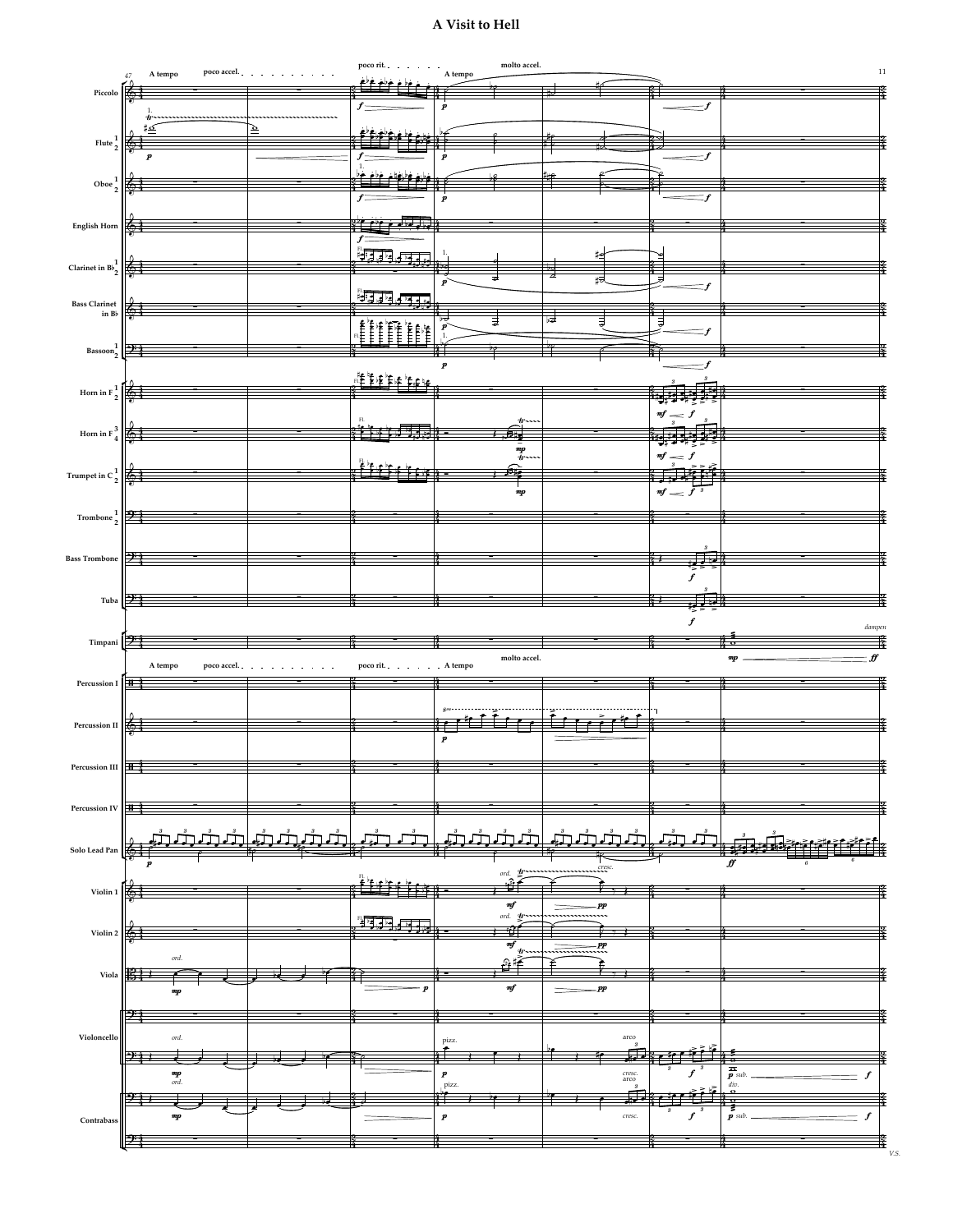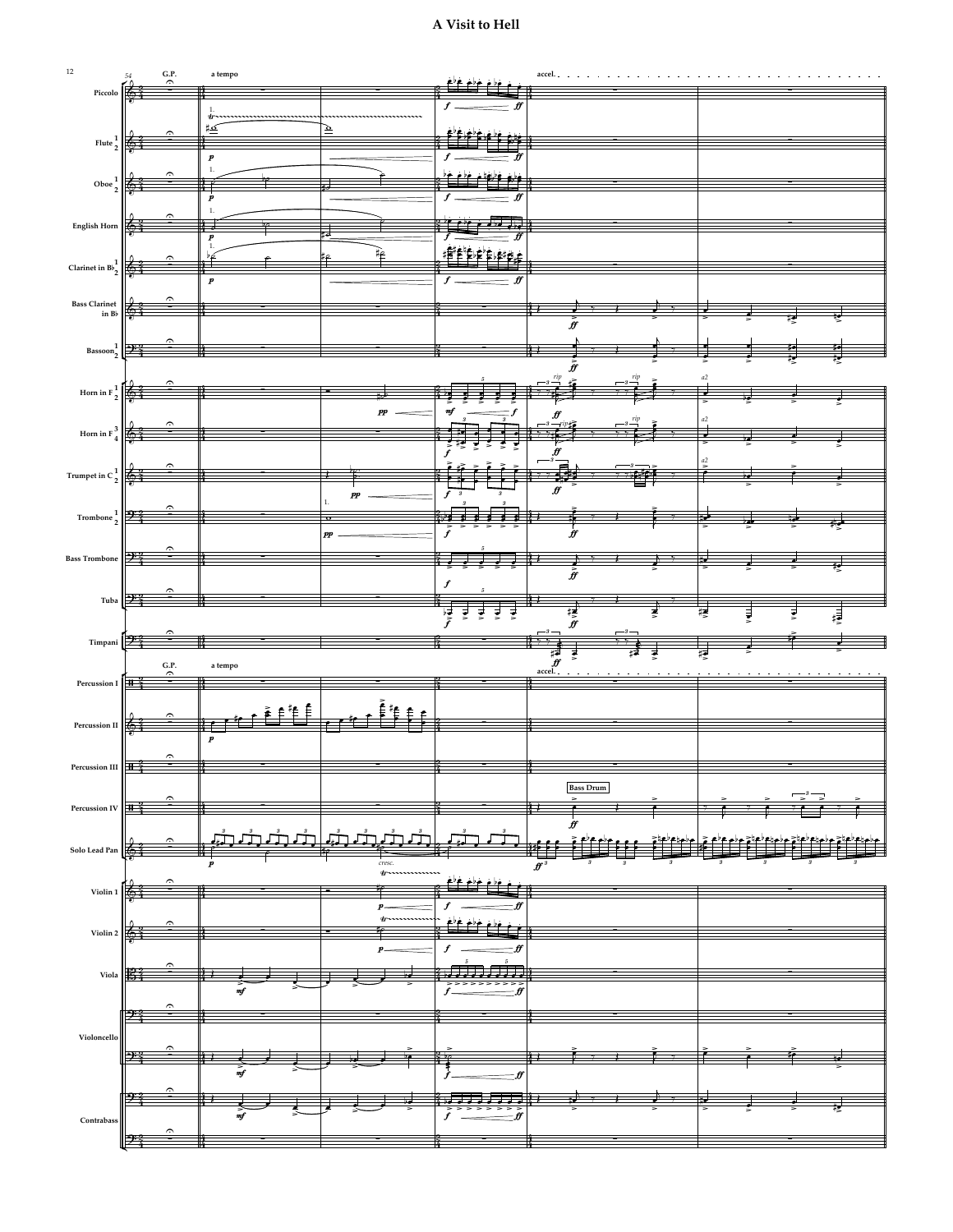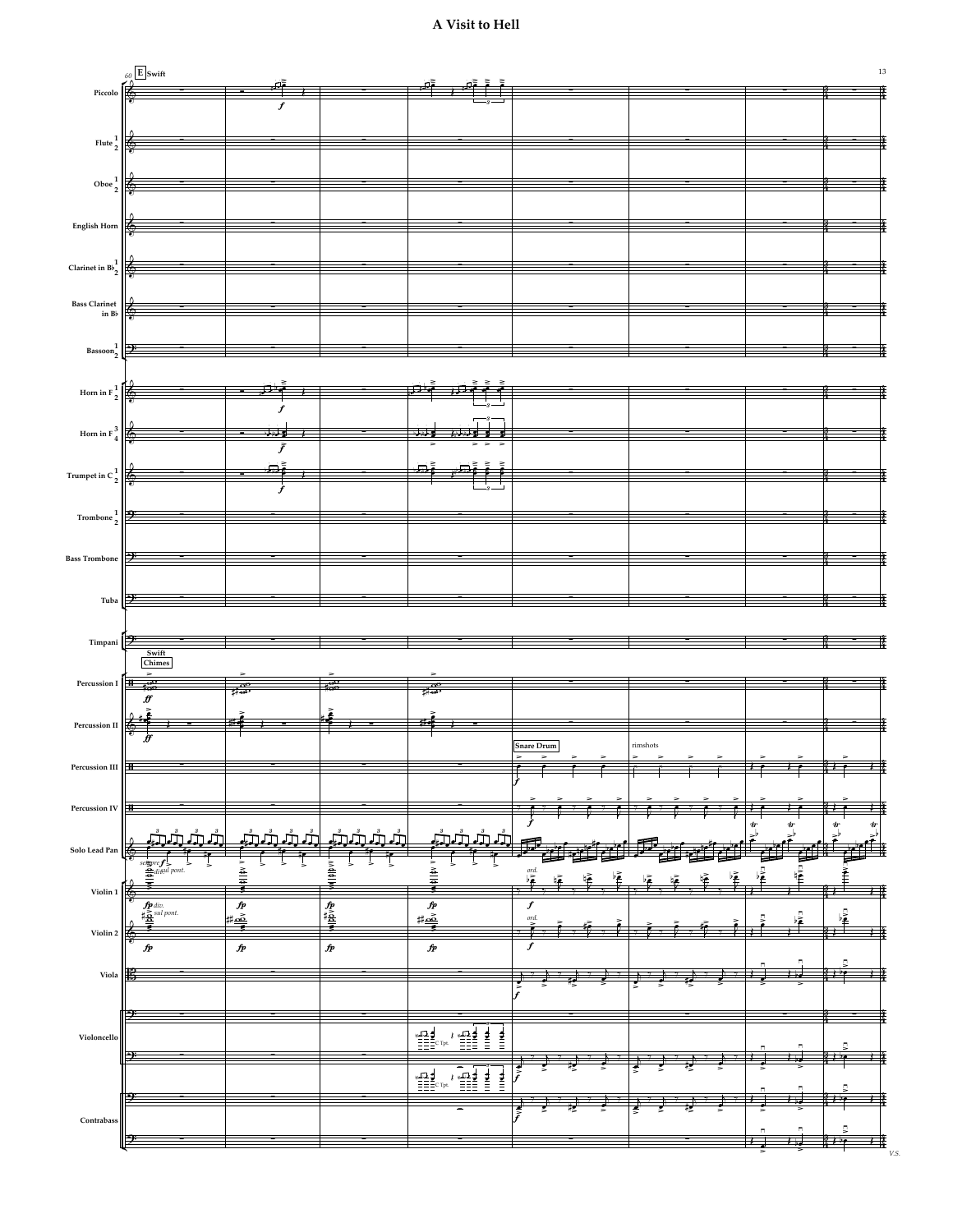

p and the property of  $\overline{f}$ 

p and the set of the set of the set of the set of the set of the set of the set of the set of the set of the set of the set of the set of the set of the set of the set of the set of the set of the set of the set of the se

<del>w a w a w a w a w a w a w a</del> constant and <del>c</del>

ان و رح شونی است و آست آ

p and the set of  $\overline{f}$ 

> > œ œ #œ #œ œ œ #œ #œ œ œ #œ #œ œ œ #œ #œ œ œ #œ #œ œ œ œ œ <n>œ <sup>Œ</sup> <sup>œ</sup> Œ œ œ #œ #œ œ œ œ œ

 $\begin{array}{|c|c|c|c|c|}\n\hline\n\end{array}$   $\begin{array}{|c|c|c|}\n\hline\n\end{array}$   $\begin{array}{|c|c|c|}\n\hline\n\end{array}$   $\begin{array}{|c|c|c|}\n\hline\n\end{array}$ 

 $24$   $\frac{1}{2}$   $\frac{1}{2}$   $\frac{1}{2}$   $\frac{1}{2}$ 

arco

**Contrabass**  $\left|\left|\right|$  *p* pizz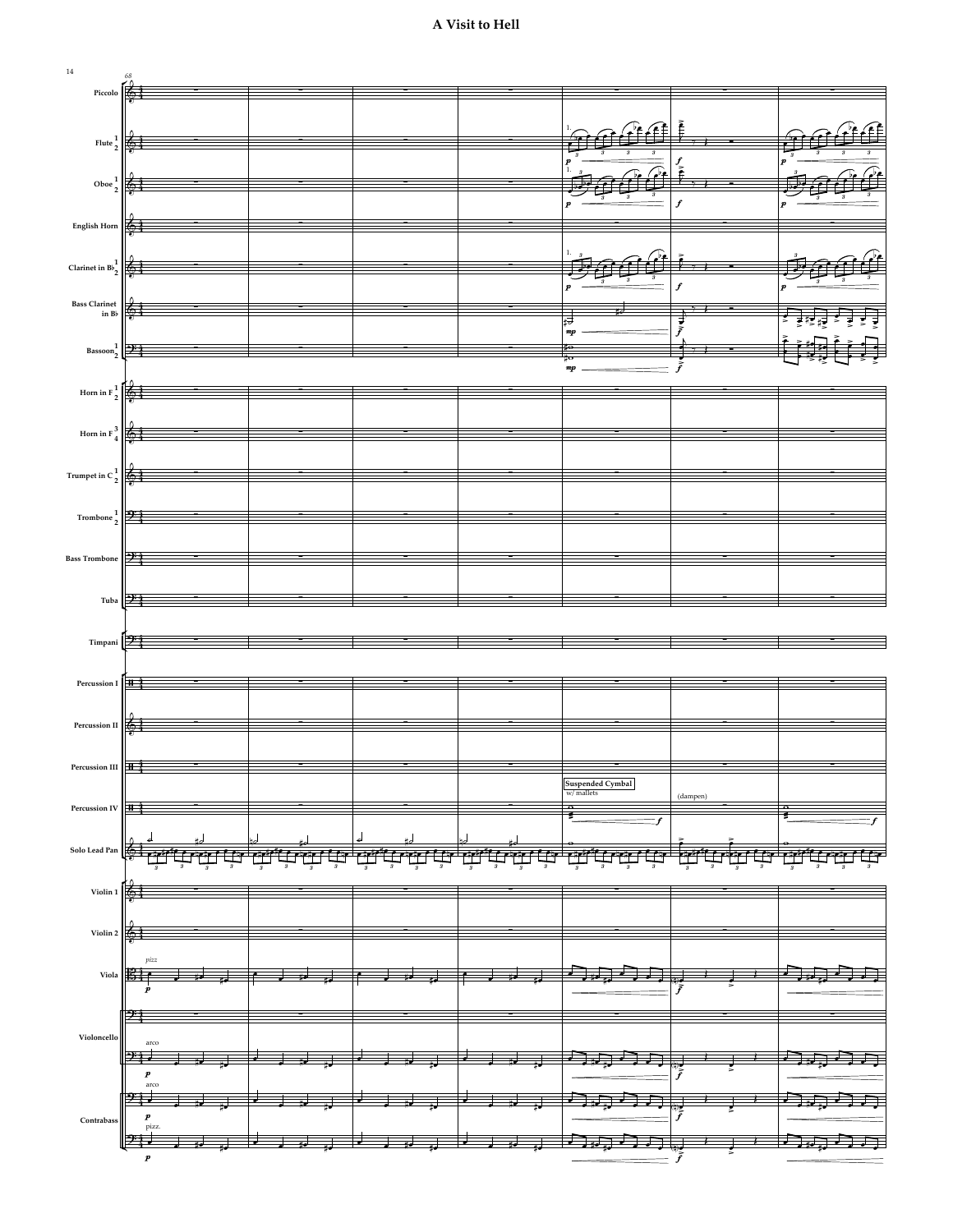

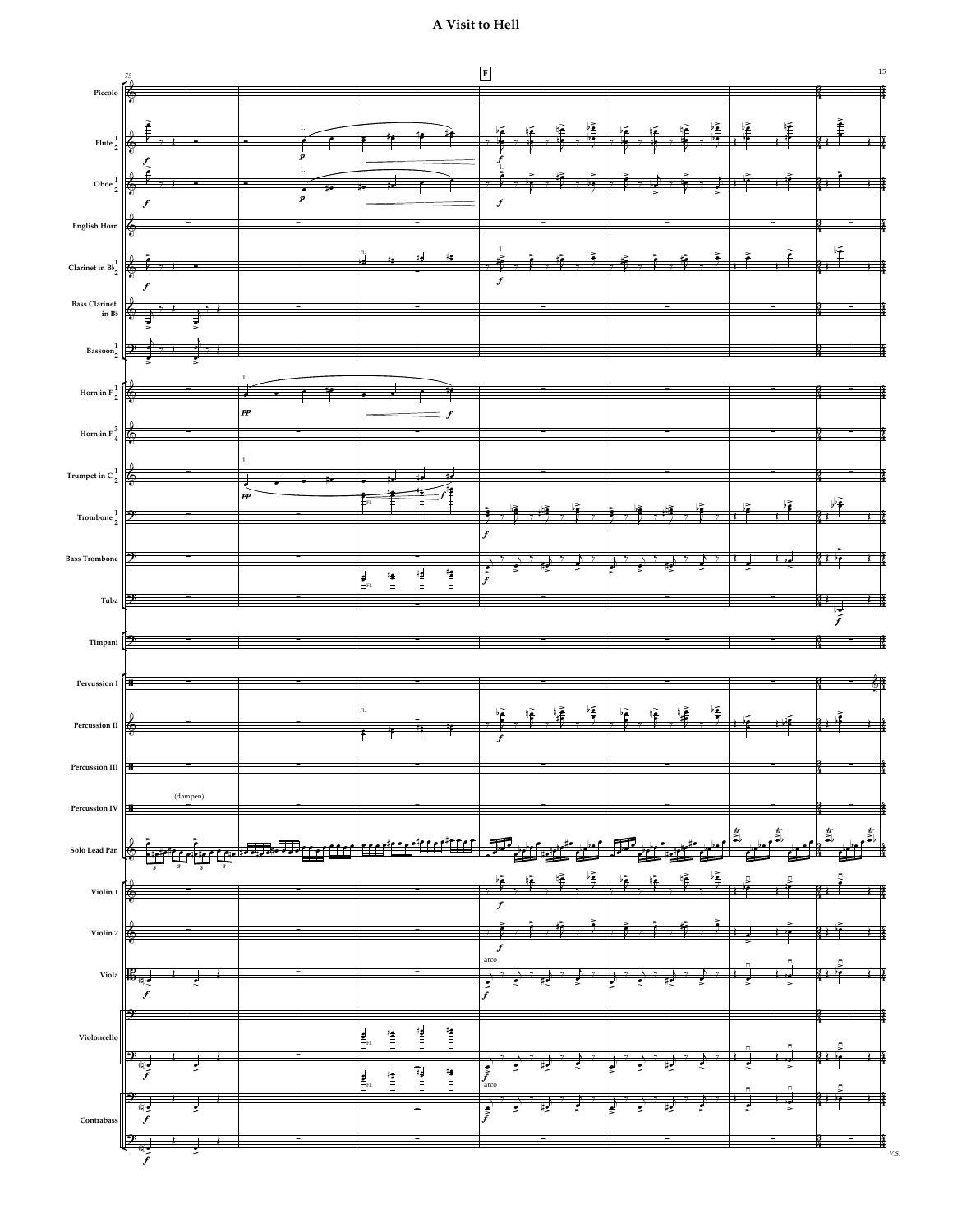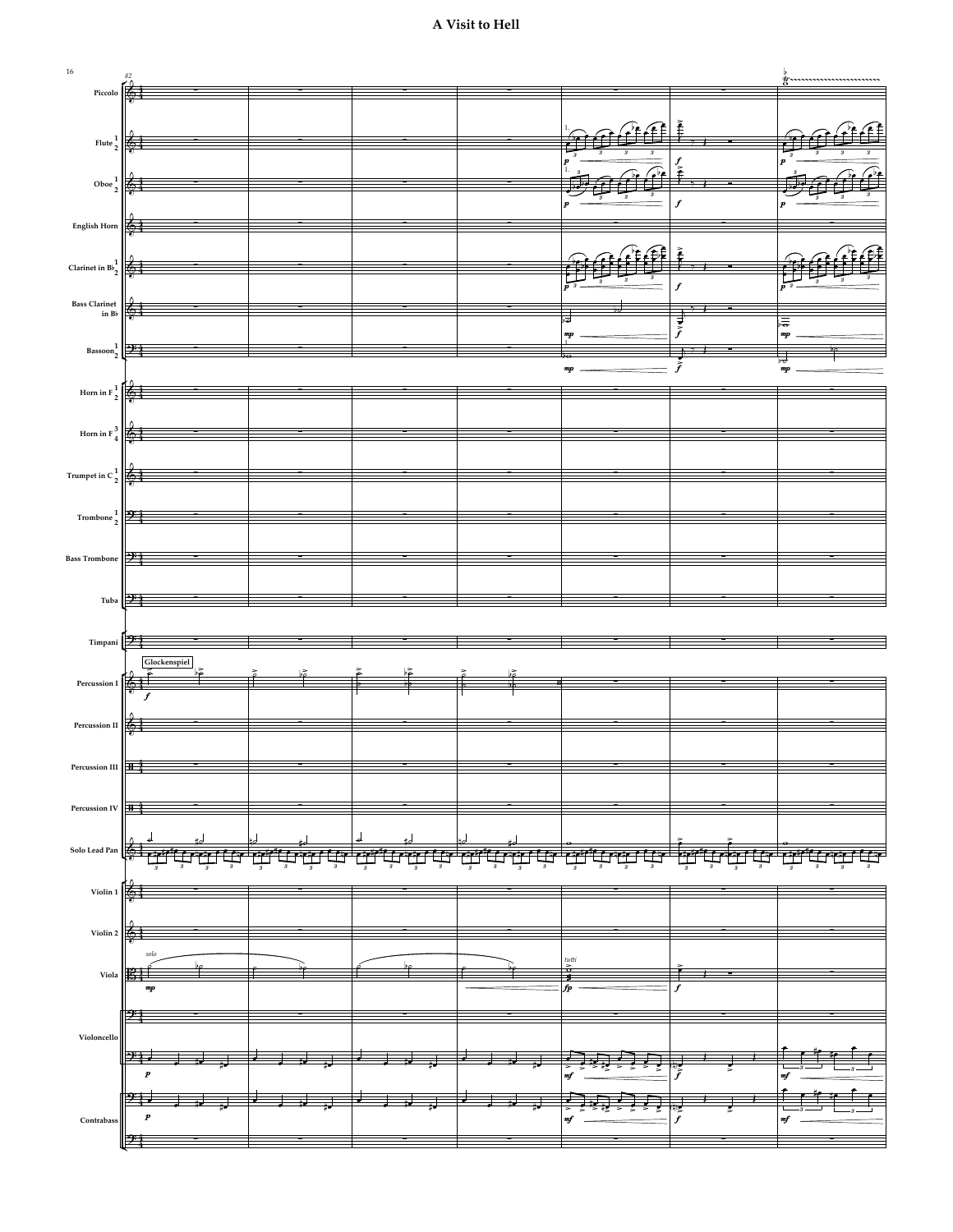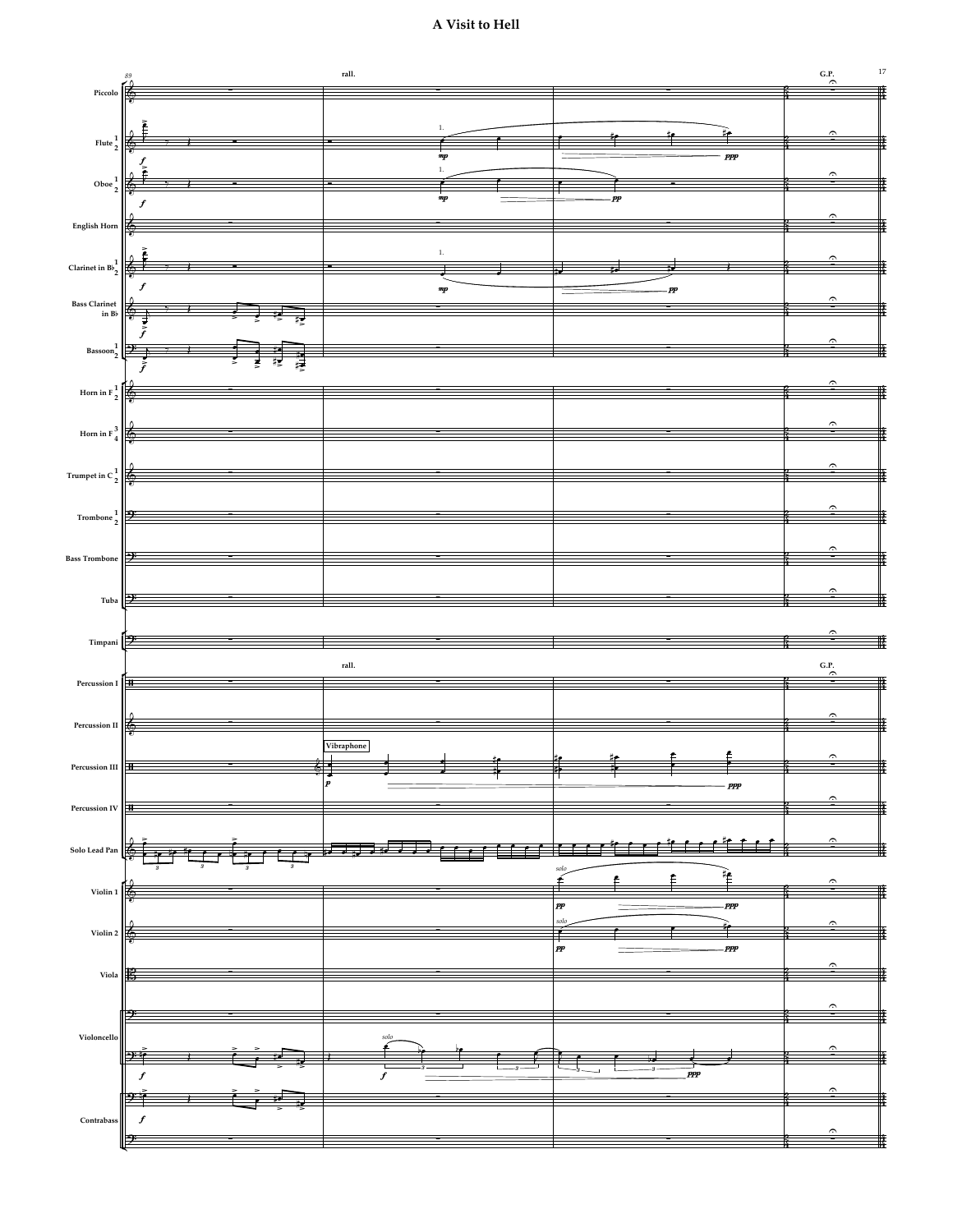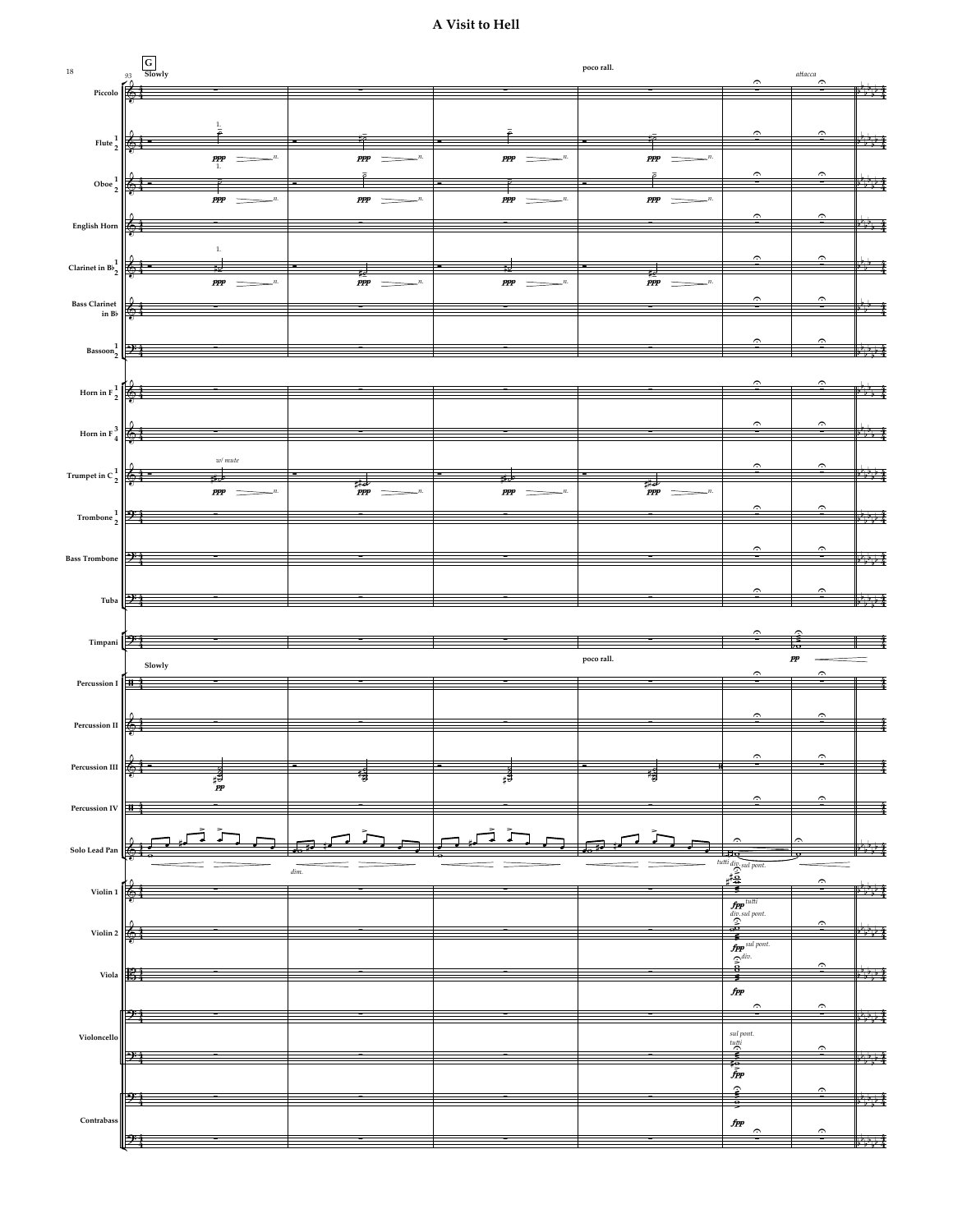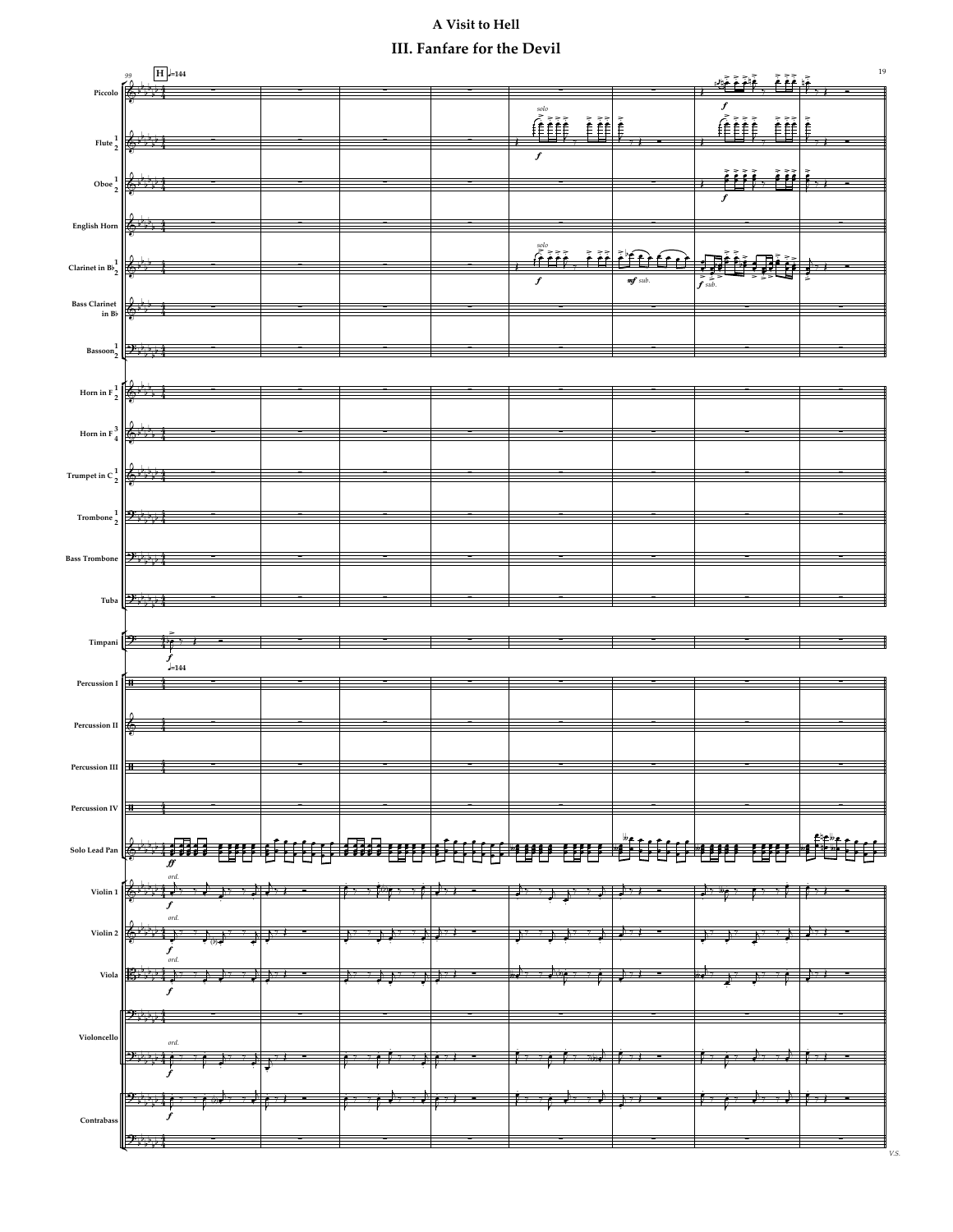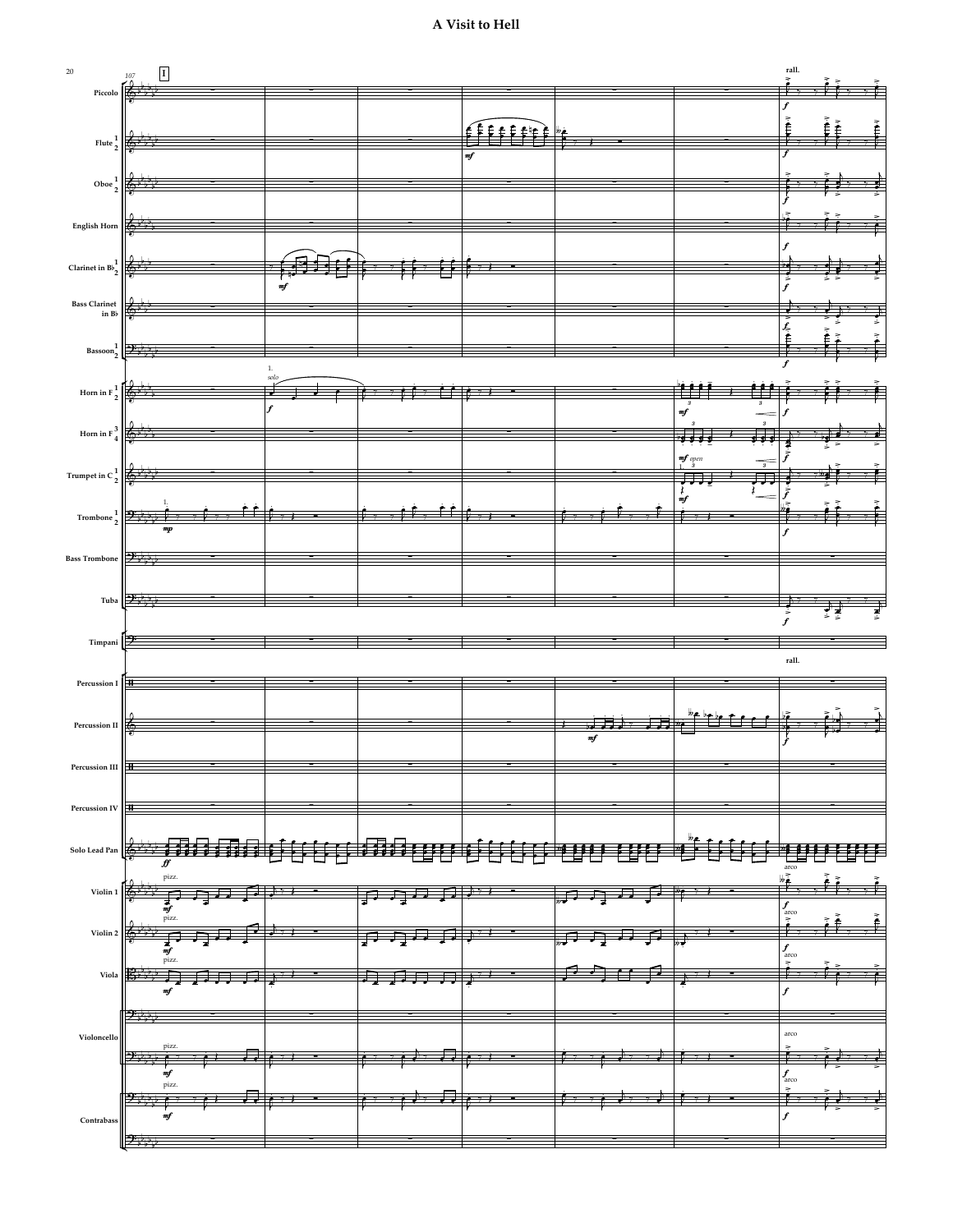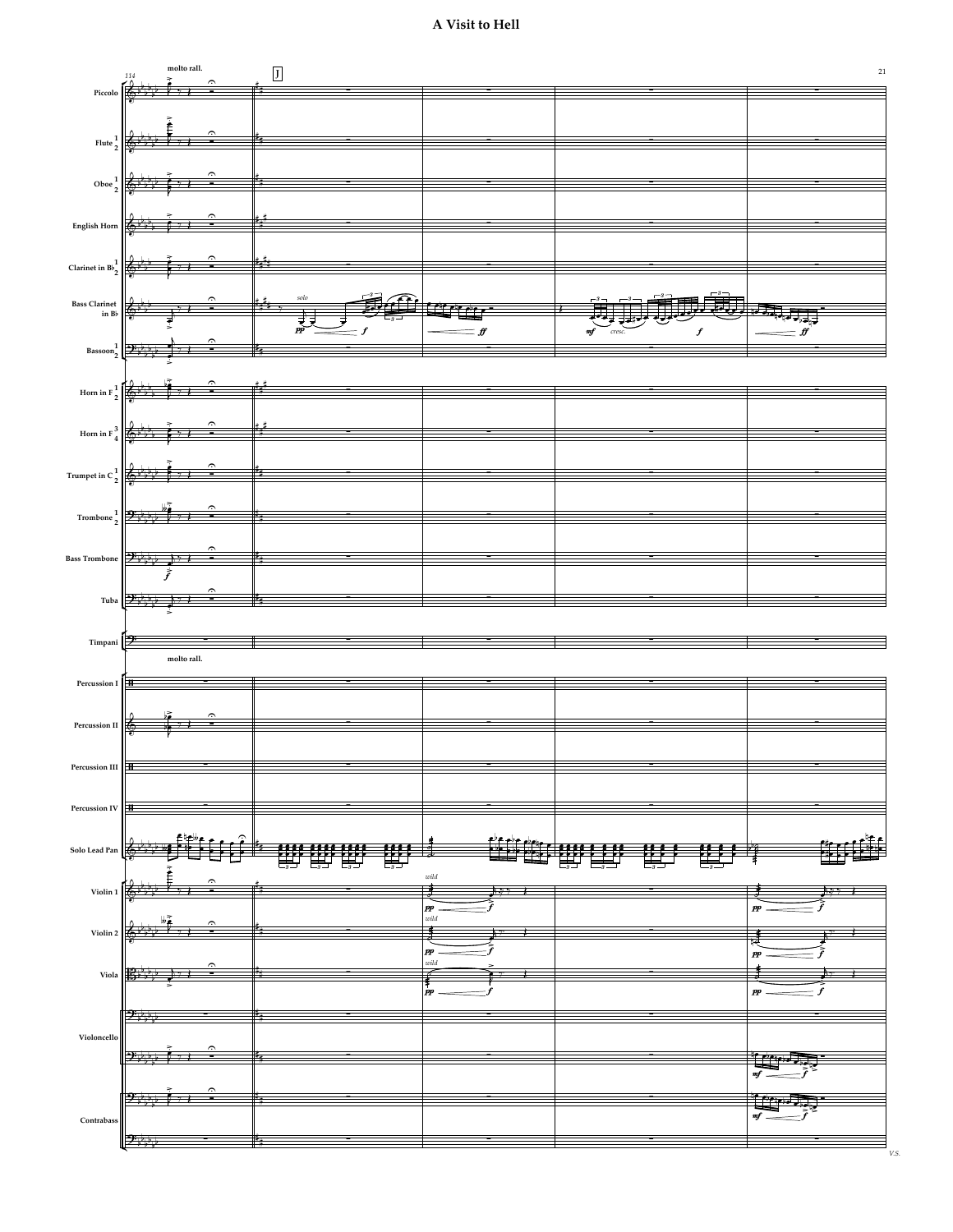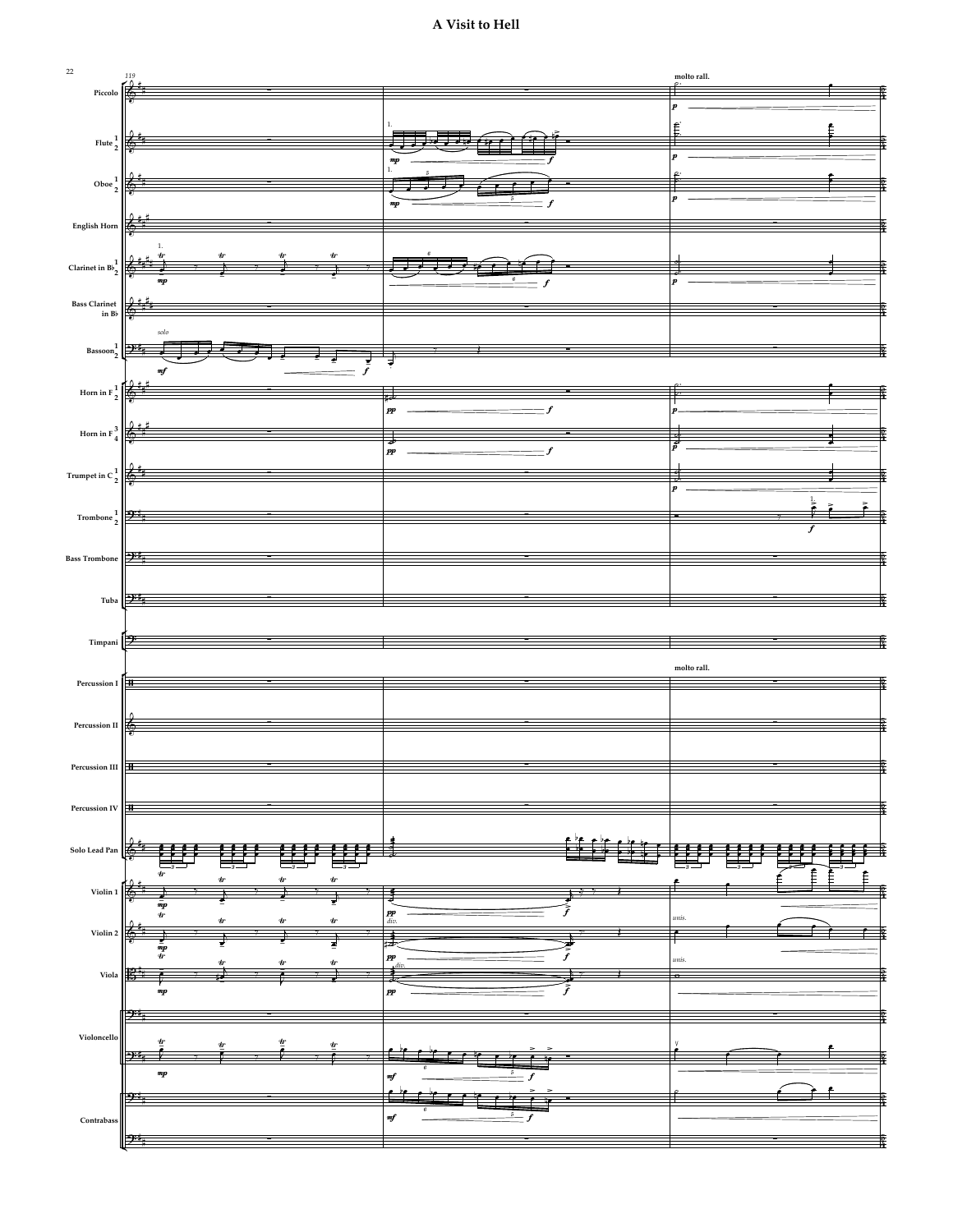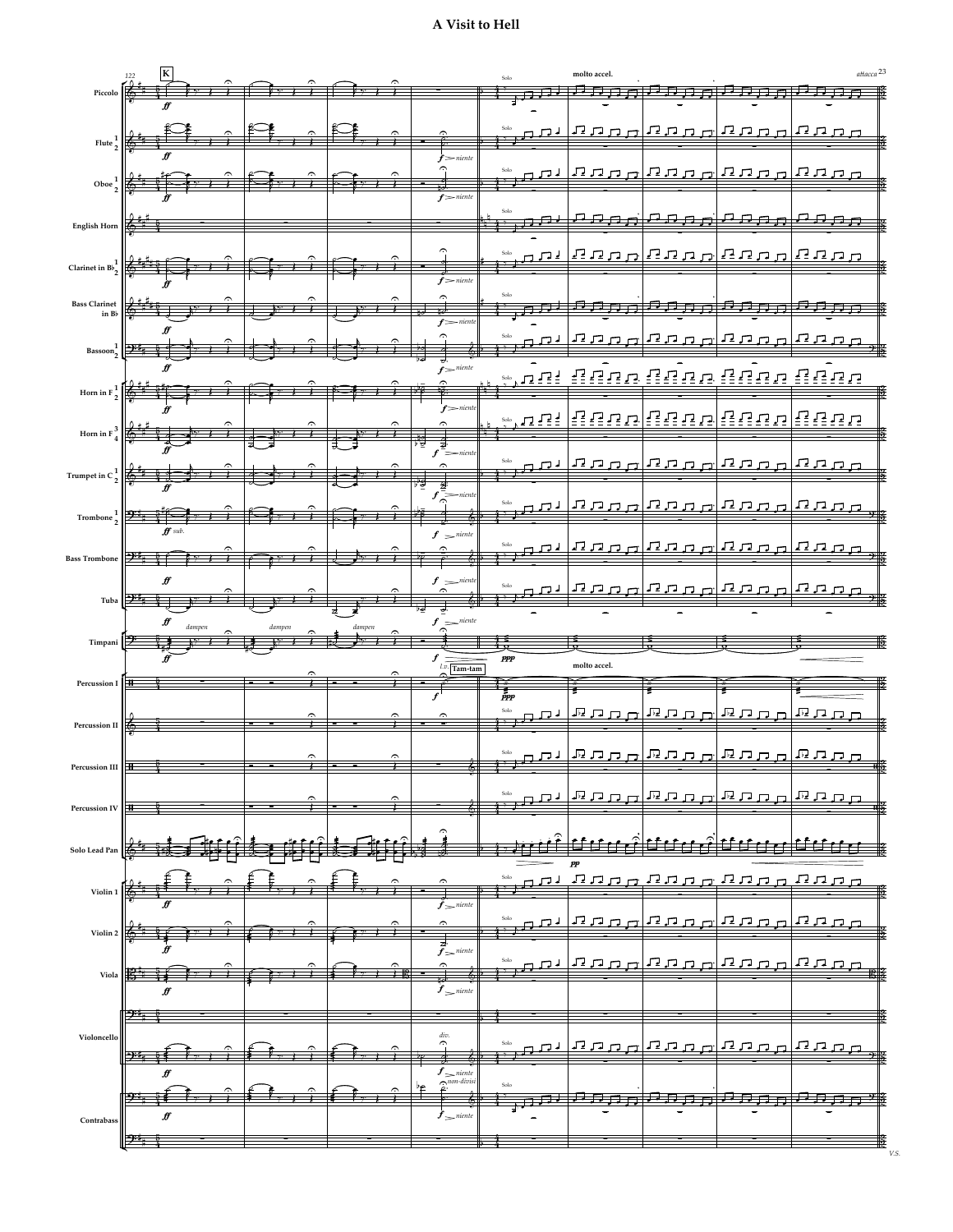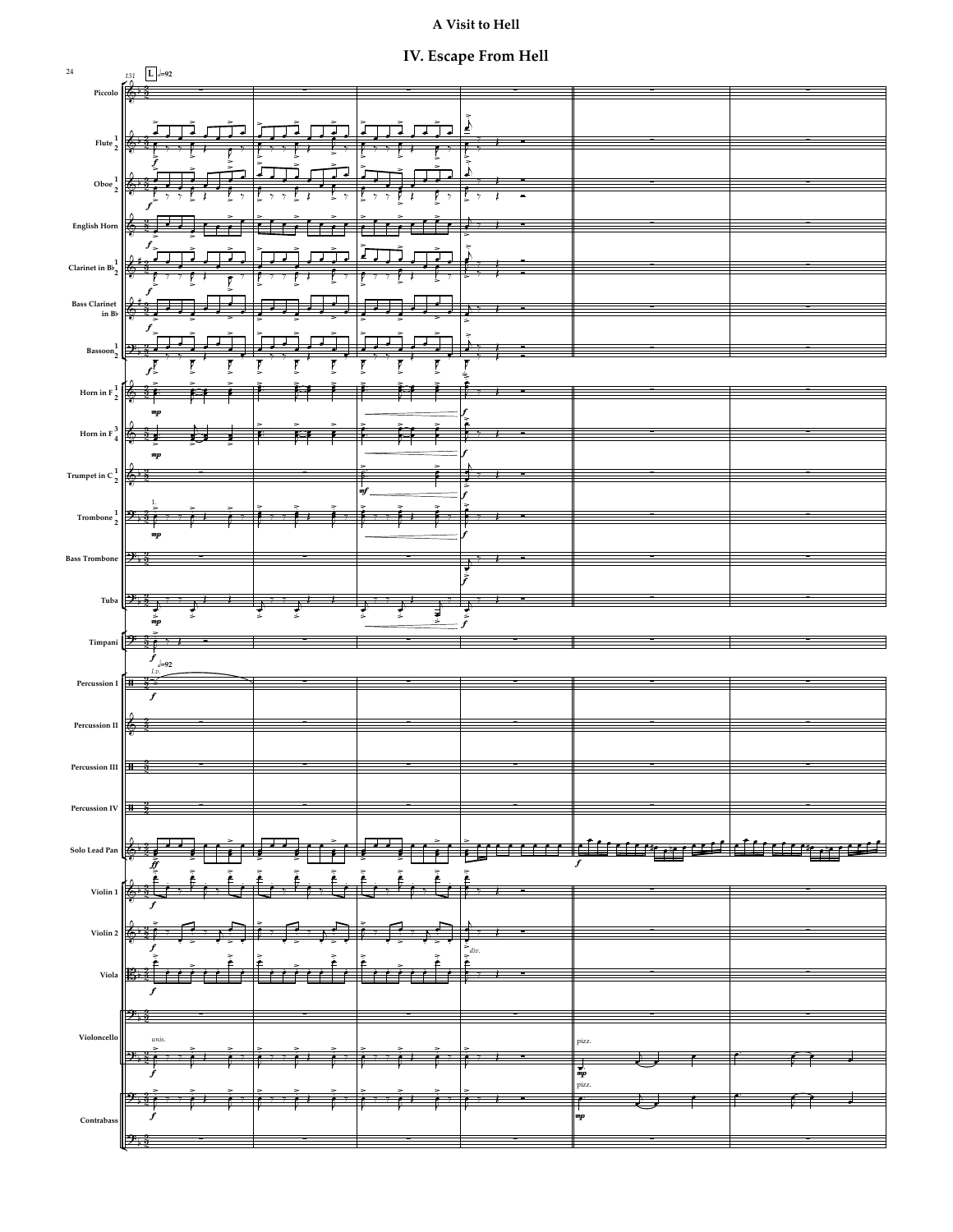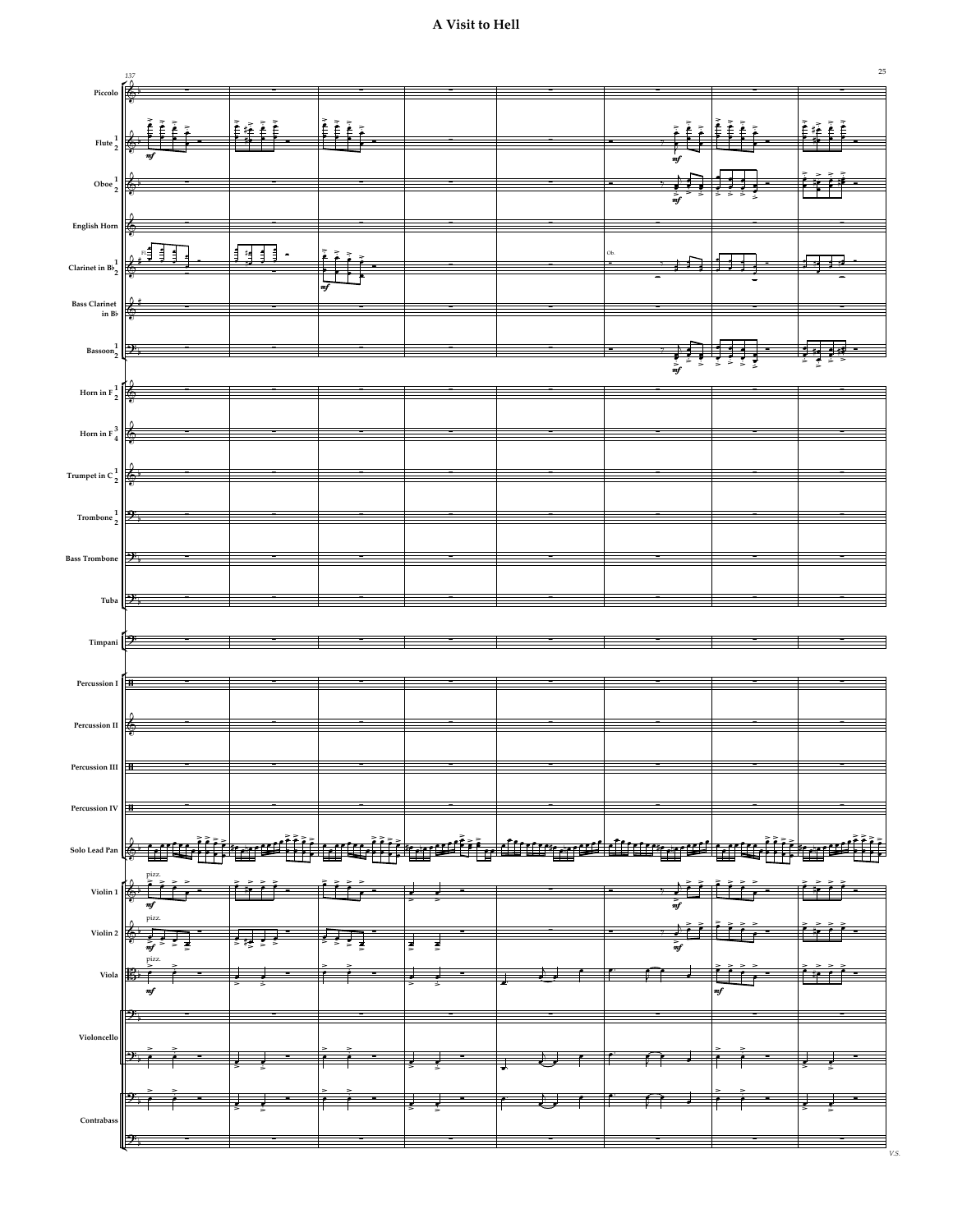

26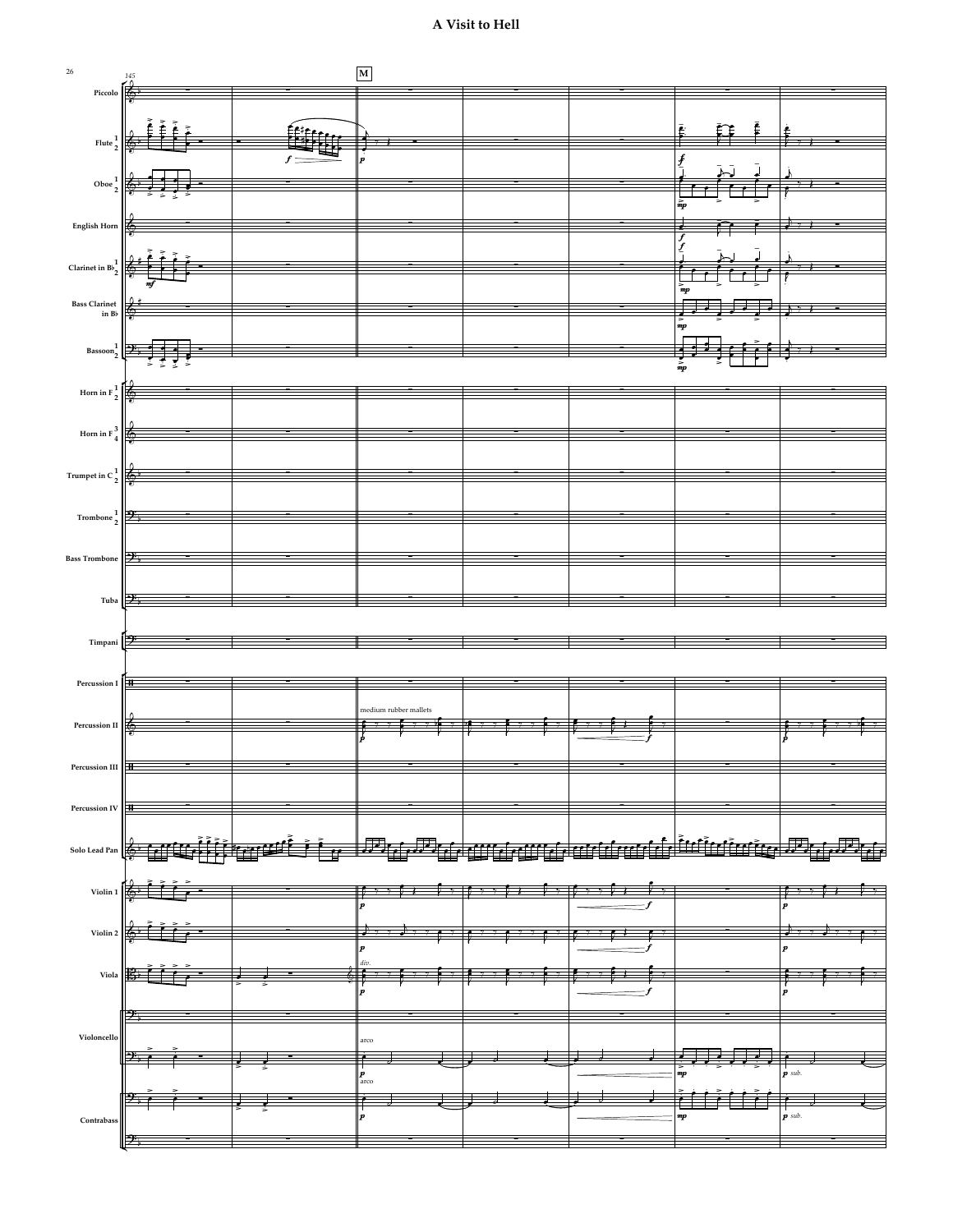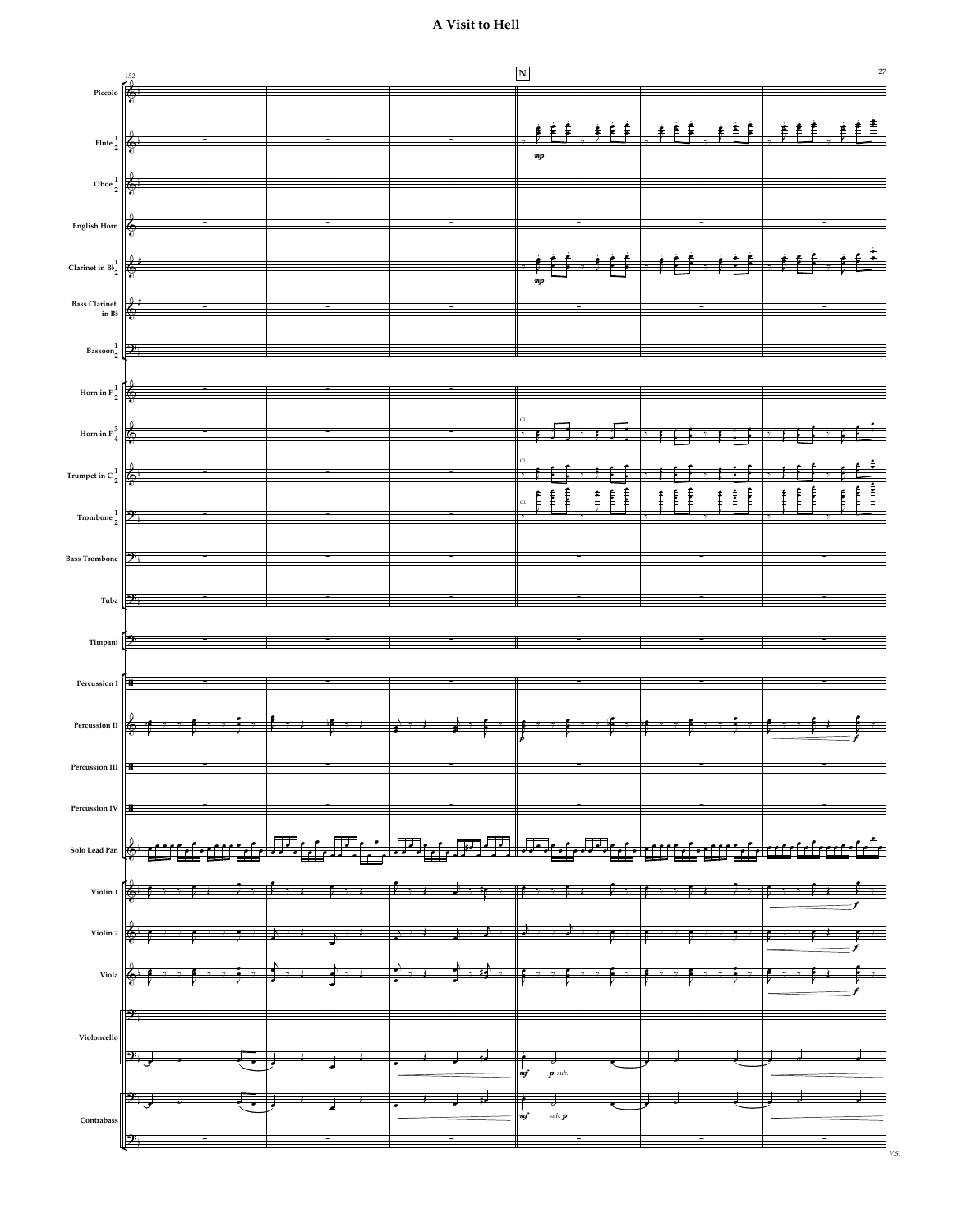

28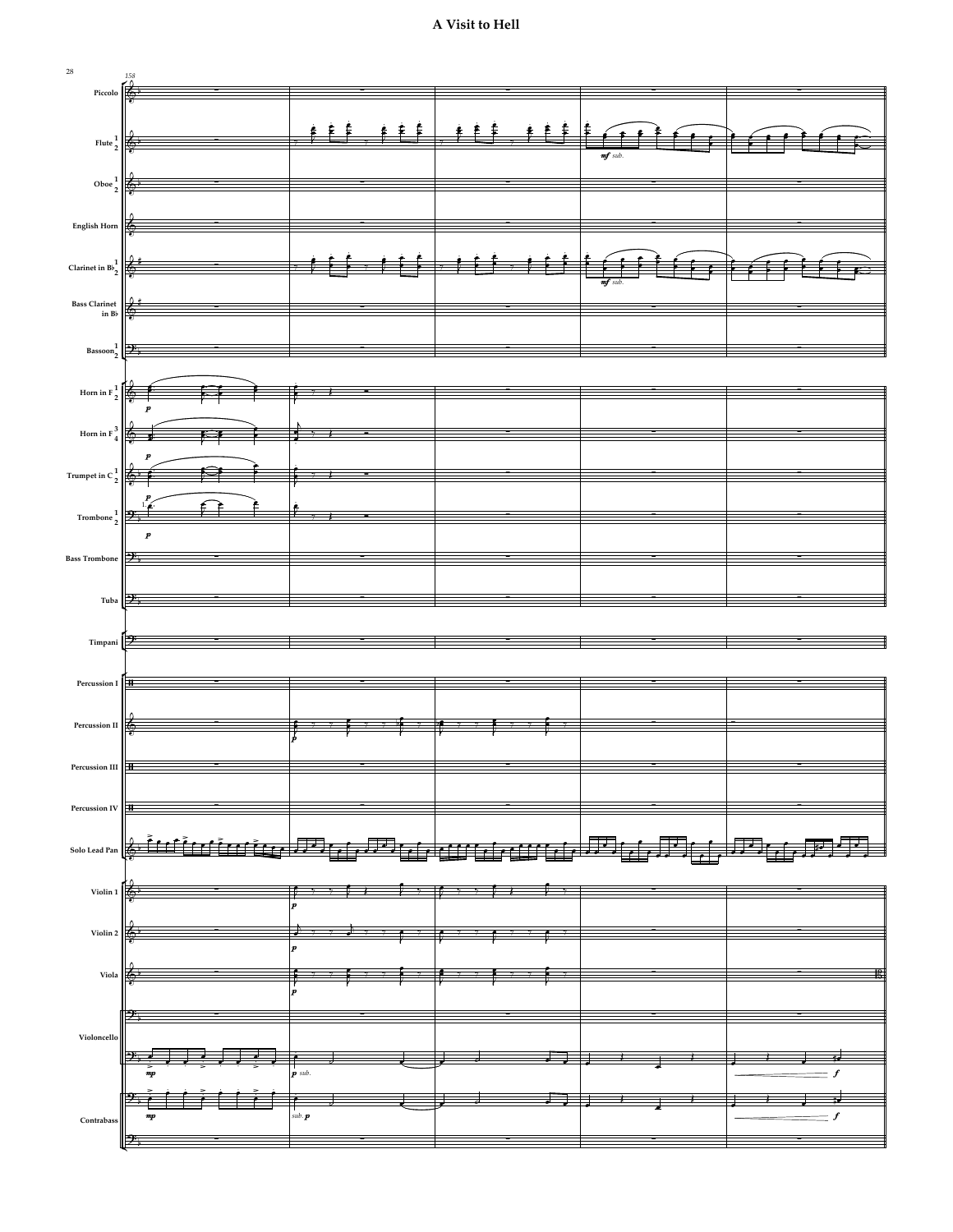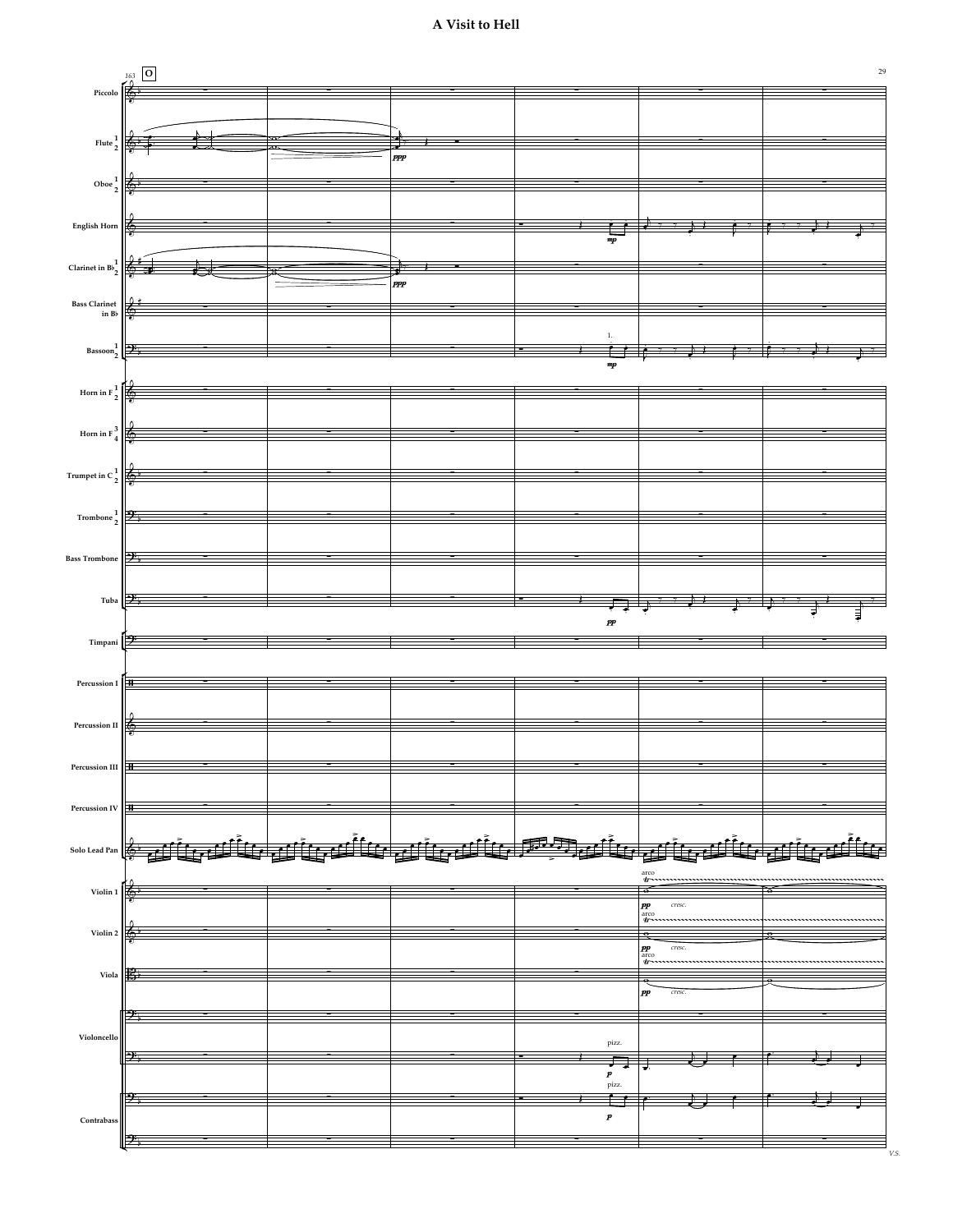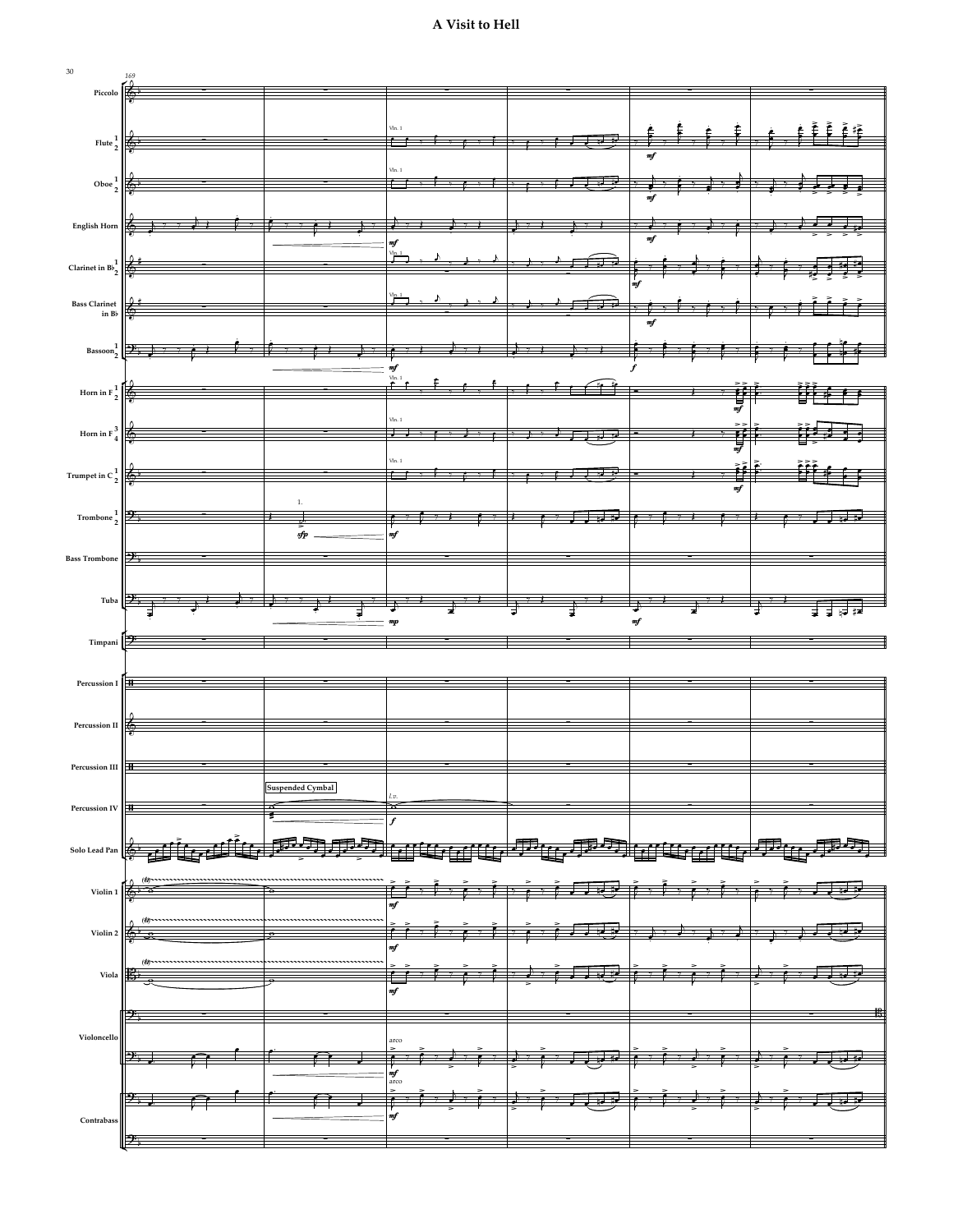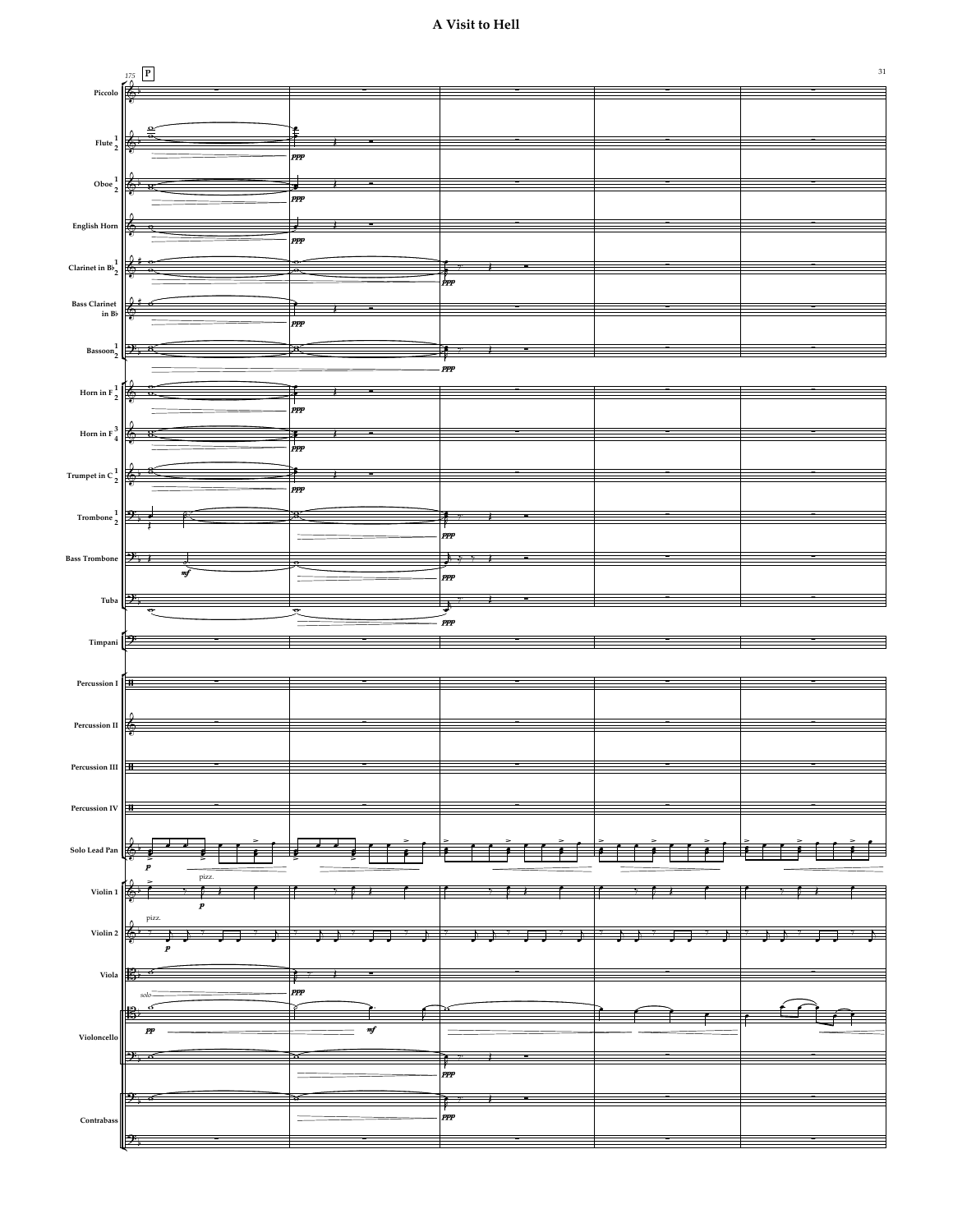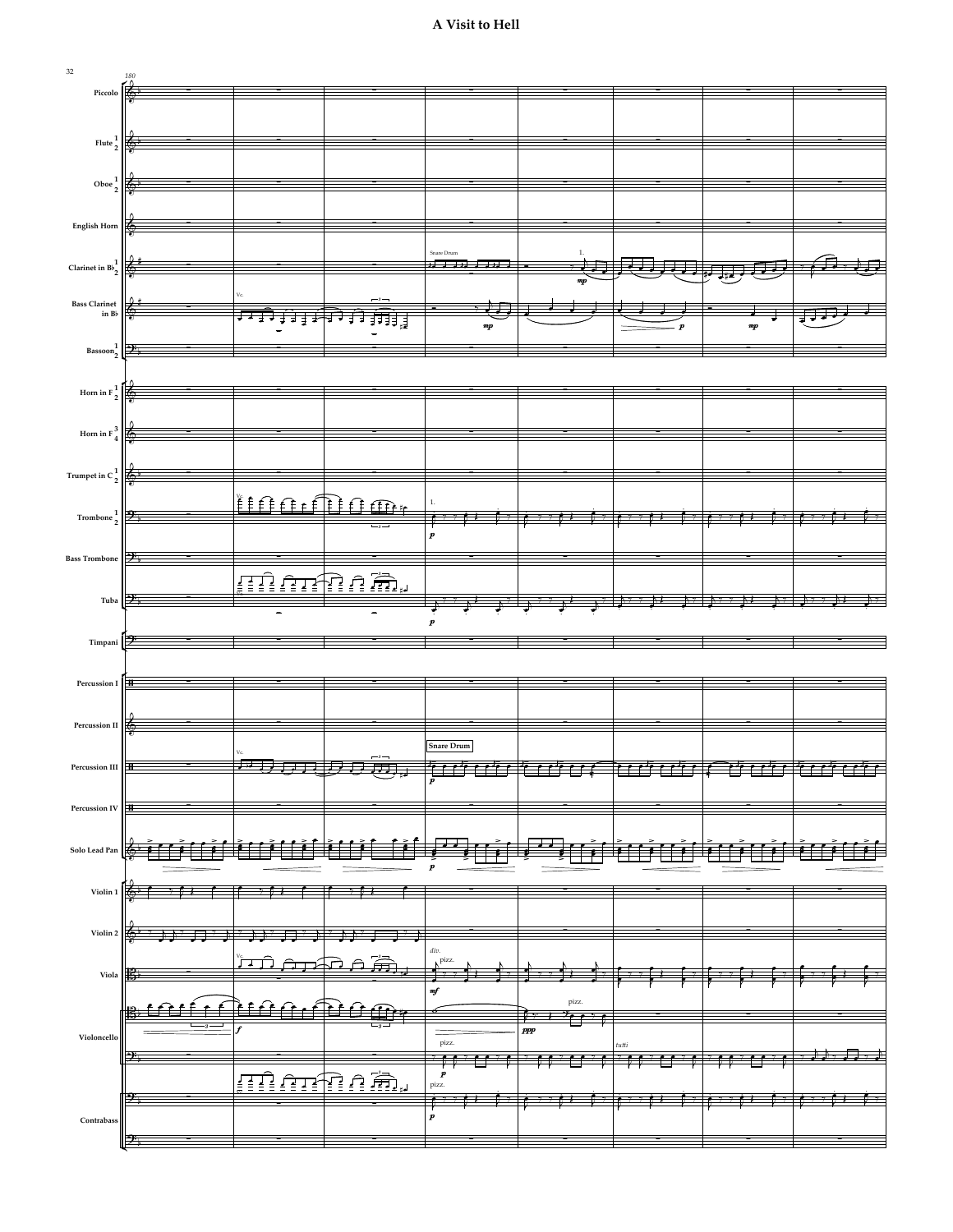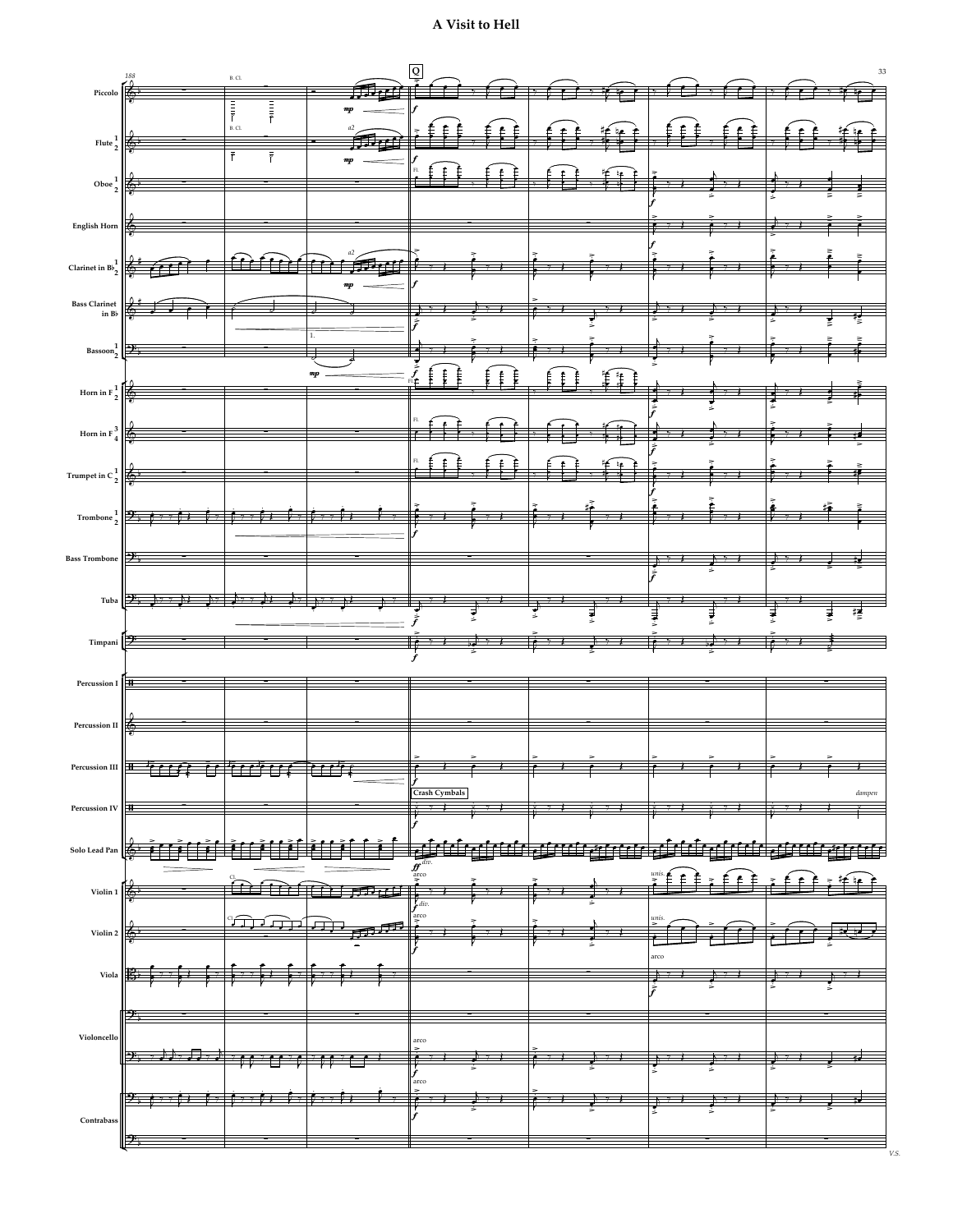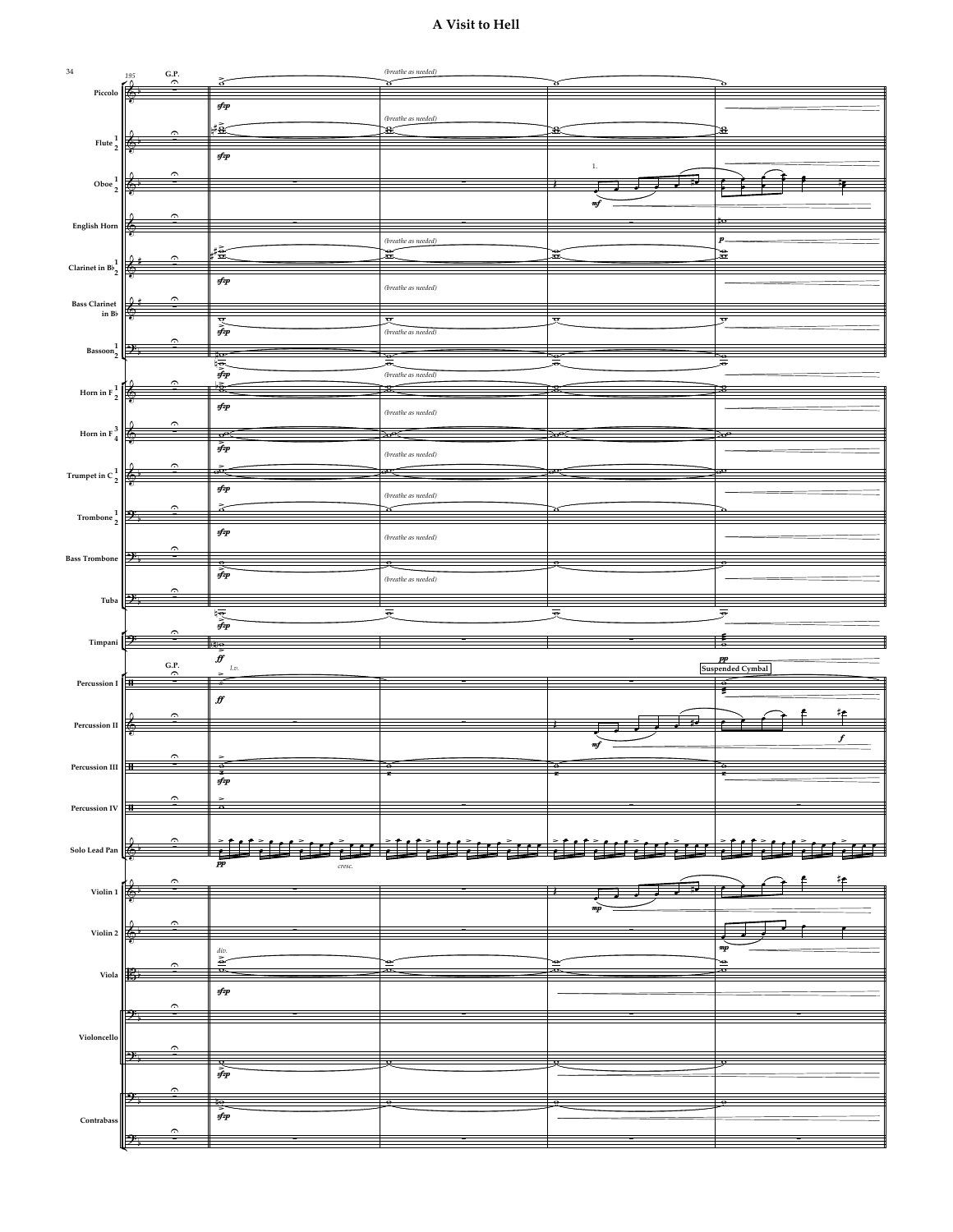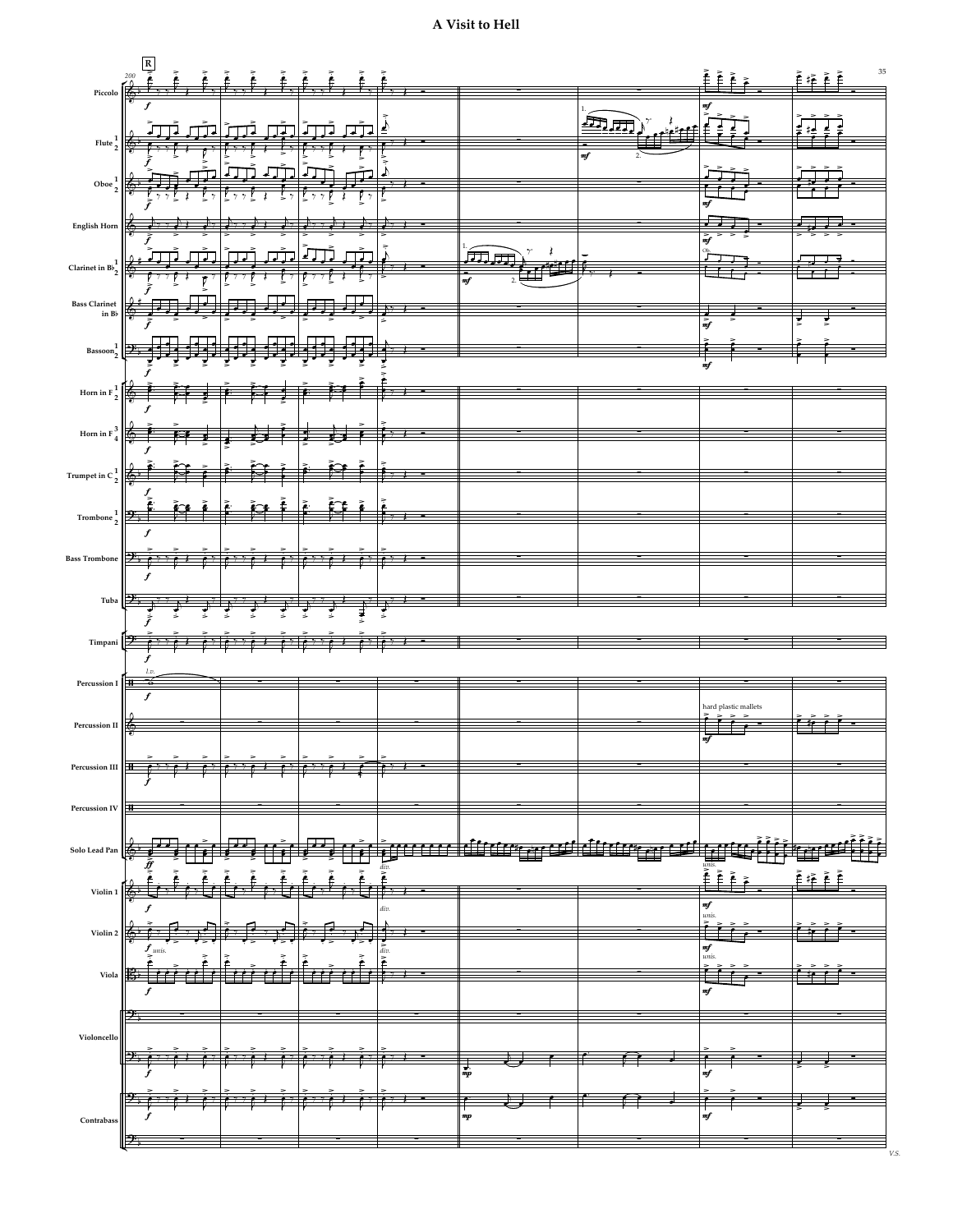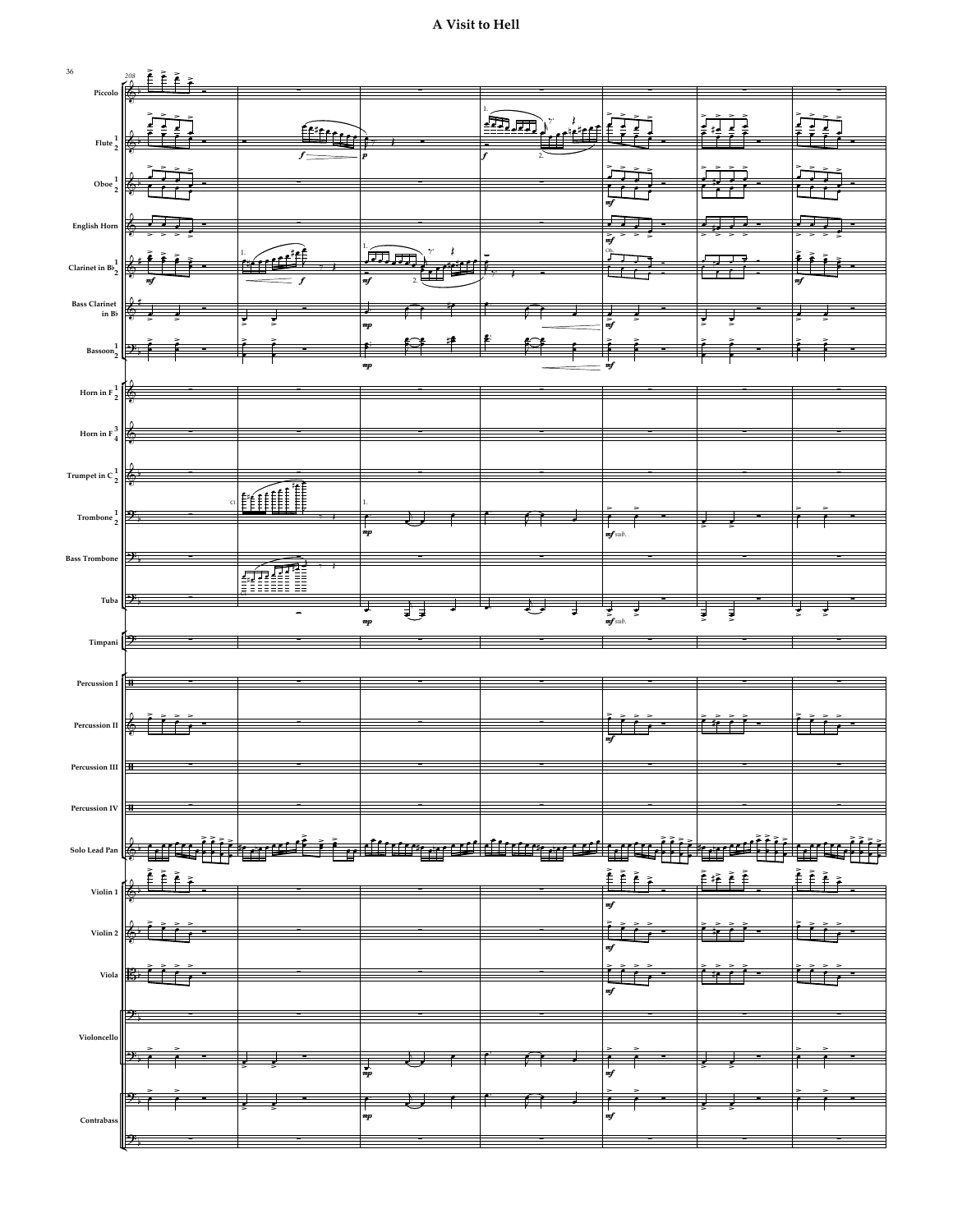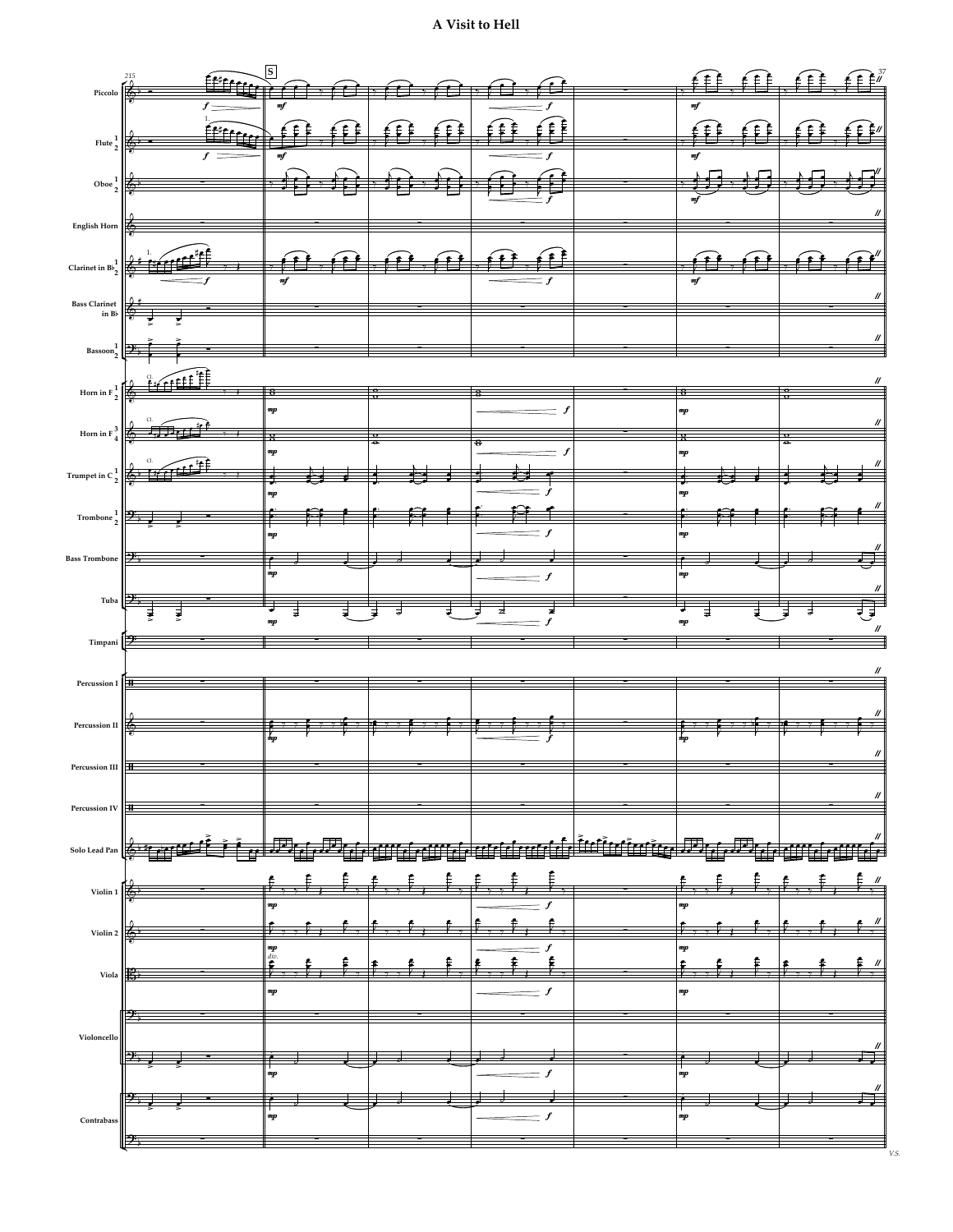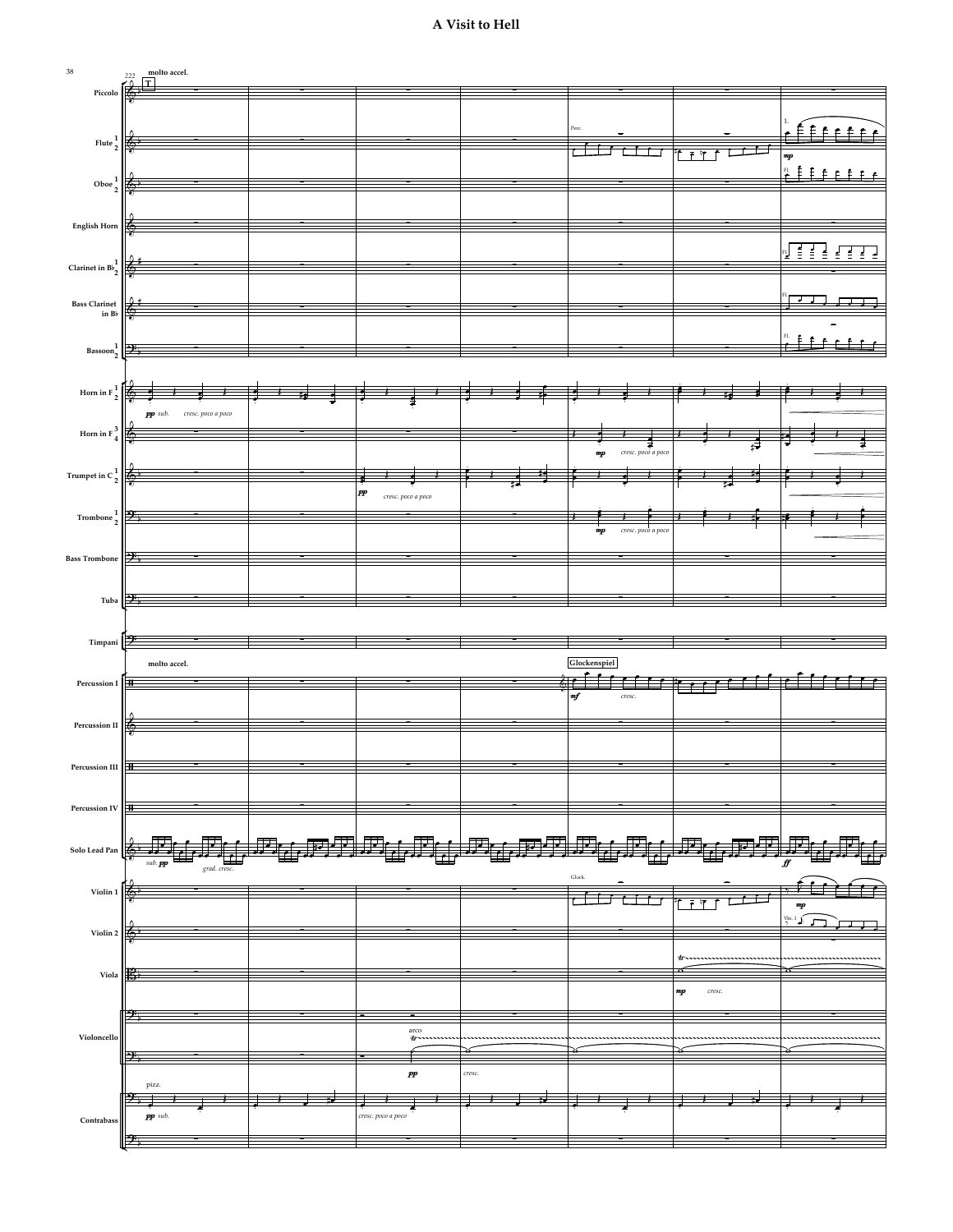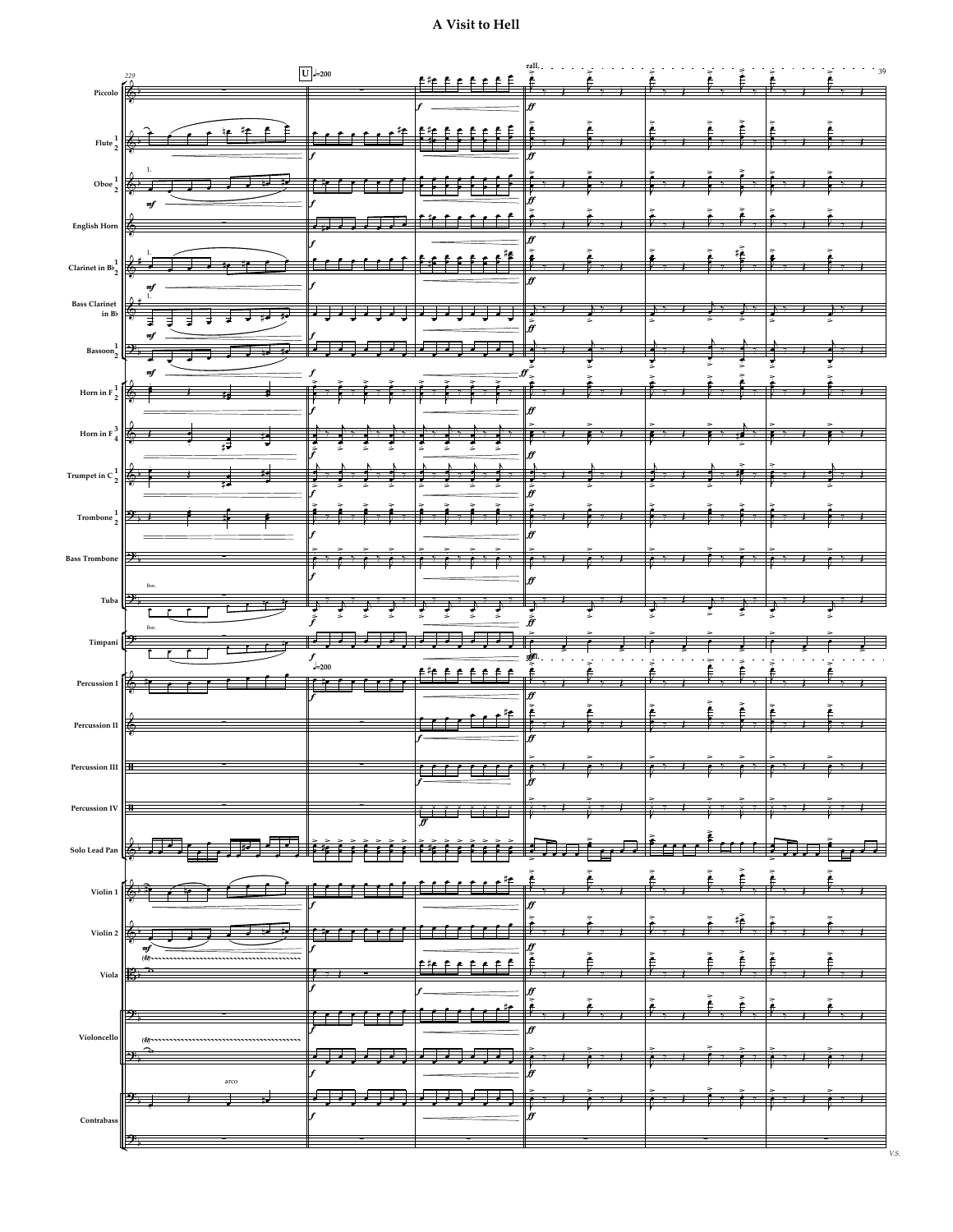